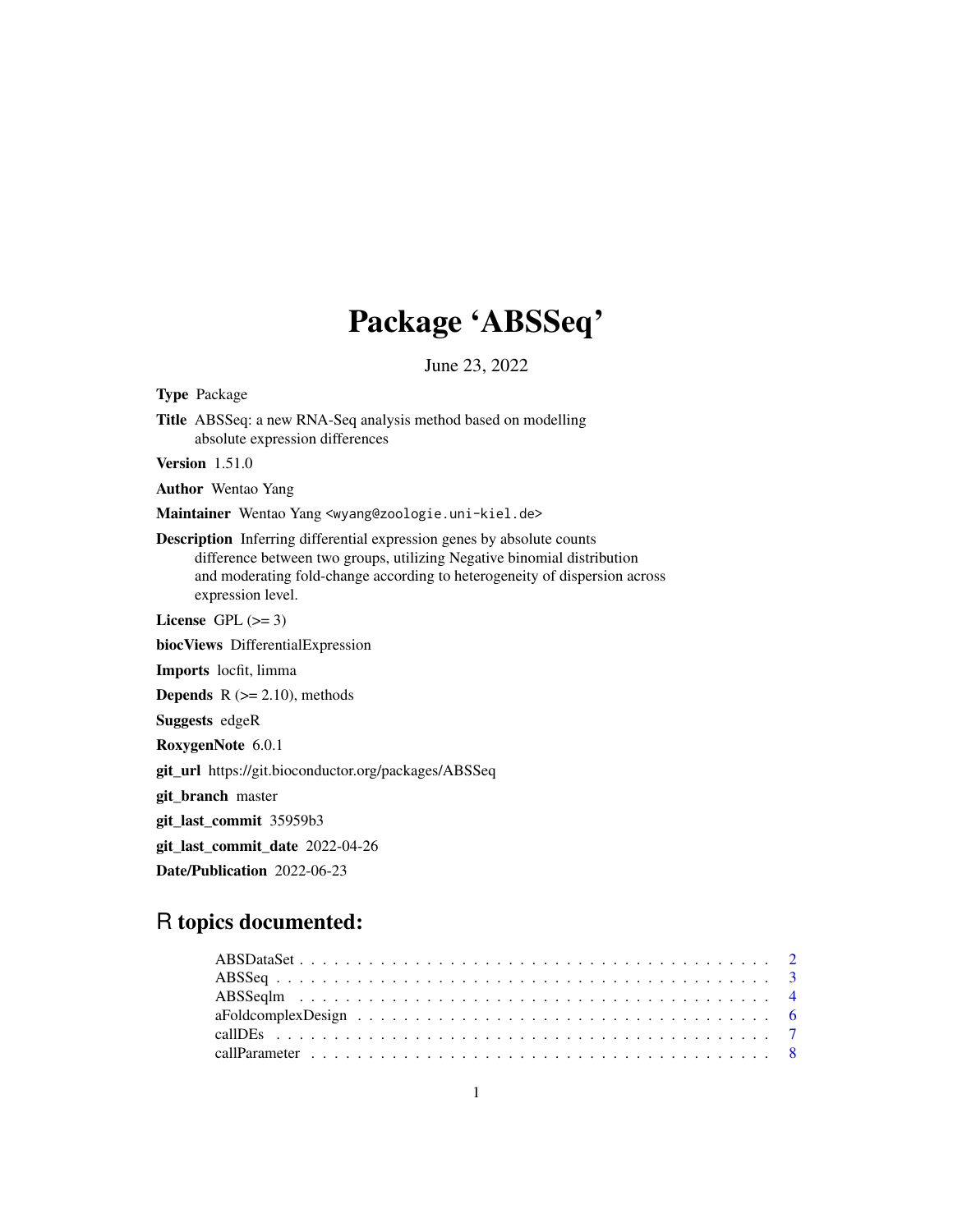### <span id="page-1-0"></span>2 ABSDataSet

|         |  |  |  |  |  |  |  |  |  |  |  |  | <b>9</b> |
|---------|--|--|--|--|--|--|--|--|--|--|--|--|----------|
|         |  |  |  |  |  |  |  |  |  |  |  |  |          |
|         |  |  |  |  |  |  |  |  |  |  |  |  | $-11$    |
|         |  |  |  |  |  |  |  |  |  |  |  |  |          |
|         |  |  |  |  |  |  |  |  |  |  |  |  |          |
|         |  |  |  |  |  |  |  |  |  |  |  |  |          |
|         |  |  |  |  |  |  |  |  |  |  |  |  |          |
|         |  |  |  |  |  |  |  |  |  |  |  |  |          |
|         |  |  |  |  |  |  |  |  |  |  |  |  |          |
|         |  |  |  |  |  |  |  |  |  |  |  |  |          |
|         |  |  |  |  |  |  |  |  |  |  |  |  |          |
|         |  |  |  |  |  |  |  |  |  |  |  |  |          |
|         |  |  |  |  |  |  |  |  |  |  |  |  |          |
|         |  |  |  |  |  |  |  |  |  |  |  |  |          |
|         |  |  |  |  |  |  |  |  |  |  |  |  |          |
|         |  |  |  |  |  |  |  |  |  |  |  |  |          |
|         |  |  |  |  |  |  |  |  |  |  |  |  |          |
|         |  |  |  |  |  |  |  |  |  |  |  |  |          |
| simuN5. |  |  |  |  |  |  |  |  |  |  |  |  |          |
|         |  |  |  |  |  |  |  |  |  |  |  |  |          |

#### **Index** [26](#page-25-0)

<span id="page-1-1"></span>ABSDataSet *ABSDataSet object and constructors*

### Description

ABSDataSet object and constructors

### Usage

```
ABSDataSet(counts, groups, normMethod = c("user", "qtotal", "total", "quartile",
 "geometric", "TMM"), sizeFactor = 0, paired = FALSE, minDispersion = NULL, minRates = 0.1,
 maxRates = 0.3, LevelstoNormFC = 100)
```
### Arguments

| counts        | a matrix or table with at least two columns and one row,                                                                                                      |
|---------------|---------------------------------------------------------------------------------------------------------------------------------------------------------------|
| groups        | a factor with two groups, whose length should be equal with sample size                                                                                       |
| normMethod    | method for estimating the size factors, should be one of 'user', 'qtotal', 'total',<br>'quartile', 'geometric' and 'TMM'. See normal Factors for description. |
| sizeFactor    | size factors for 'user' method, self-defined size factors by user.                                                                                            |
| paired        | switch for differential expression detection in paired samples.                                                                                               |
| minDispersion | a positive double for user-defined penalty of dispersion estimation                                                                                           |
| minRates      | low bounder rate of baseline estimation for counts difference, default is 0.1                                                                                 |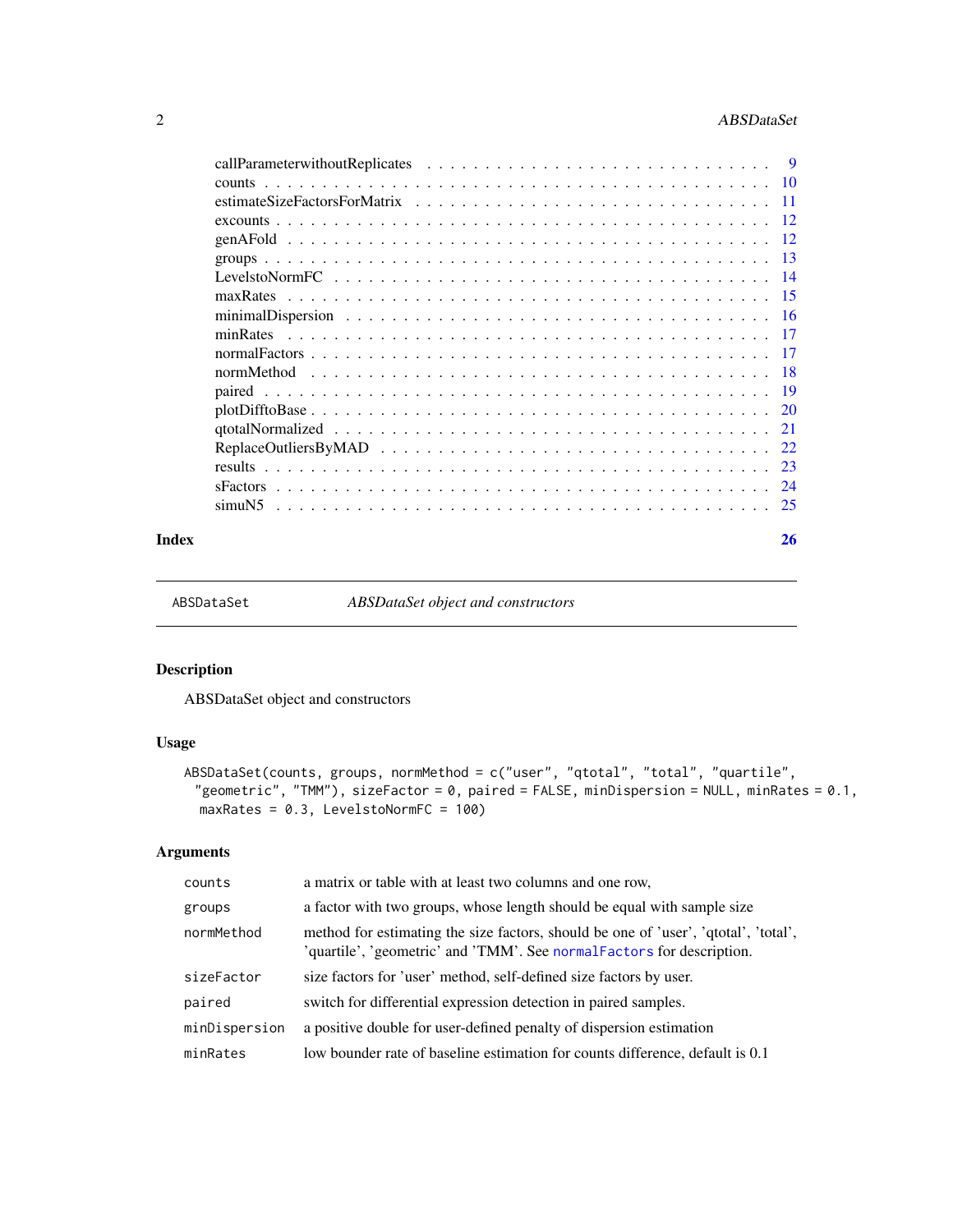#### <span id="page-2-0"></span> $\Delta BSS$ eq  $\Delta BSS$

| maxRates | up bounder rate of baseline estimation for counts difference, default is 0.3. Set-<br>ting minRates equal with maxRates will result in a testing on user-define rate, |
|----------|-----------------------------------------------------------------------------------------------------------------------------------------------------------------------|
|          | LevelstoNormFC maximal level of average standard deviation in fold-change normalization ac-<br>cording to expression level, default is 100.                           |

### Details

The function contructs an ABSDataSet object with counts table and groups. It also checks the structure of counts and groups.The ABSDataSet is a class, used to store the input values, intermediate calculations and results of an analysis of differential expression. It also contains information for the running time of an analysis.

#### Value

An ABSDataSet object.

### Examples

```
counts <- matrix(1:4,ncol=2)
groups <- factor(c("a","b"))
obj <- ABSDataSet(counts, groups)
obj <- ABSDataSet(counts, groups, paired=TRUE)
```
<span id="page-2-1"></span>ABSSeq *Differential expression analysis based on the total counts difference.*

#### Description

This function performs a default analysis by calling, in order, the functions: [normalFactors](#page-16-1), [callParameter](#page-7-1), [callDEs](#page-6-1).

### Usage

```
ABSSeq(object, adjmethod = "BH", replaceOutliers = TRUE, useaFold = FALSE,
 quiet = FALSE, ...)
```
### Arguments

| object                       | an ABSDataSet object, contains the reads count matrix, groups and normaliza-<br>tion method. |
|------------------------------|----------------------------------------------------------------------------------------------|
| adjmethod<br>replaceOutliers | defualt is 'BH', method for p-value adjusted, see p. adjust. methods for details             |
|                              | default is TRUE, switch for outlier replacement.                                             |
| useaFold                     | defualt is FALSE, switch for DE detection through fold-change, see callDEs<br>for details    |
| quiet                        | default is FALSE, whether to print messages at each step                                     |
| $\ddots$ .                   | parameters passed to ReplaceOutliersByMAD and genAFold from callParameter                    |
|                              |                                                                                              |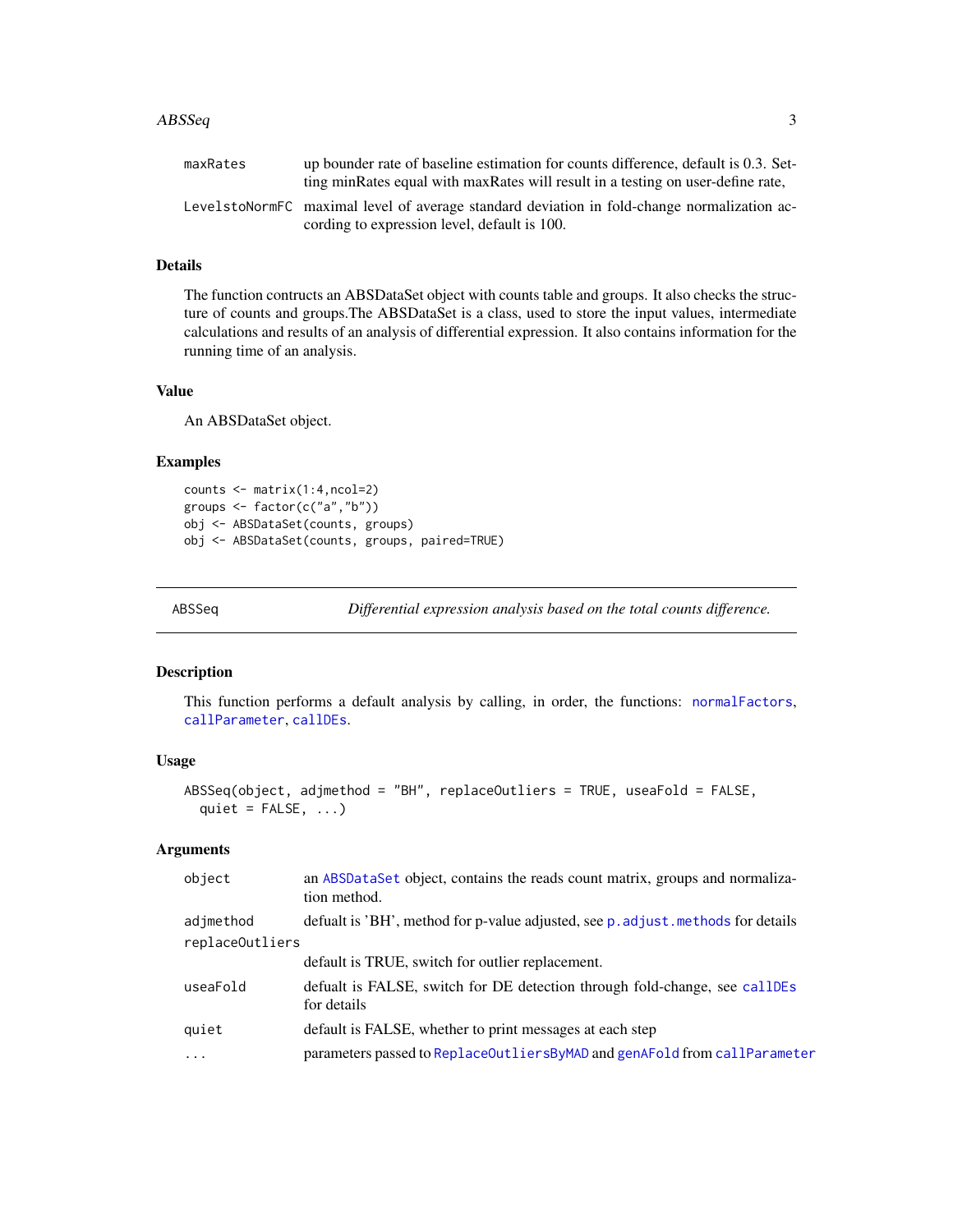#### Details

The differential expression analysis models the total counts difference by a Negative binomal distribution

 $NB(\mu, r)$ 

:

### Value

an ABSDataSet object with additional elements, which can be retrieved by [results](#page-22-1): Amean and Bmean, mean of log2 normalized reads count for group A and B, foldChange, shrinked (expression level and gene-specific) log2 of fold-change, B - A, rawFC, raw log2 of fold-change, B-A (without shrinkage), lowFC, expression level corrected log2 fold-change, pvalue, pvalue from NB distribution model, adj.pvalue, adjuested p-value used p.adjust method.

### Author(s)

Wentao Yang

#### References

Wentao Yang, Philip Rosenstiel & Hinrich Schulenburg: ABSSeq: a new RNA-Seq analysis method based on modelling absolute expression differences

#### Examples

```
data(simuN5)
obj <- ABSDataSet(counts=simuN5$counts, groups=factor(simuN5$groups))
obj <- ABSSeq(obj)
res <- results(obj,c("Amean","Bmean","foldChange","pvalue","adj.pvalue"))
head(res)
```
ABSSeqlm *Differential expression analysis for complex desgin.*

### Description

This function performs a default analysis by calling, in order, the functions: [normalFactors](#page-16-1), [aFoldcomplexDesign](#page-5-1),

#### Usage

```
ABSSeqlm(object, design, condA, condB = NULL, lmodel = TRUE,
 preval = 0.05, qforkappa = 0, adjmethod = "BH", scale = FALSE,quiet = FALSE, ...)
```
<span id="page-3-0"></span>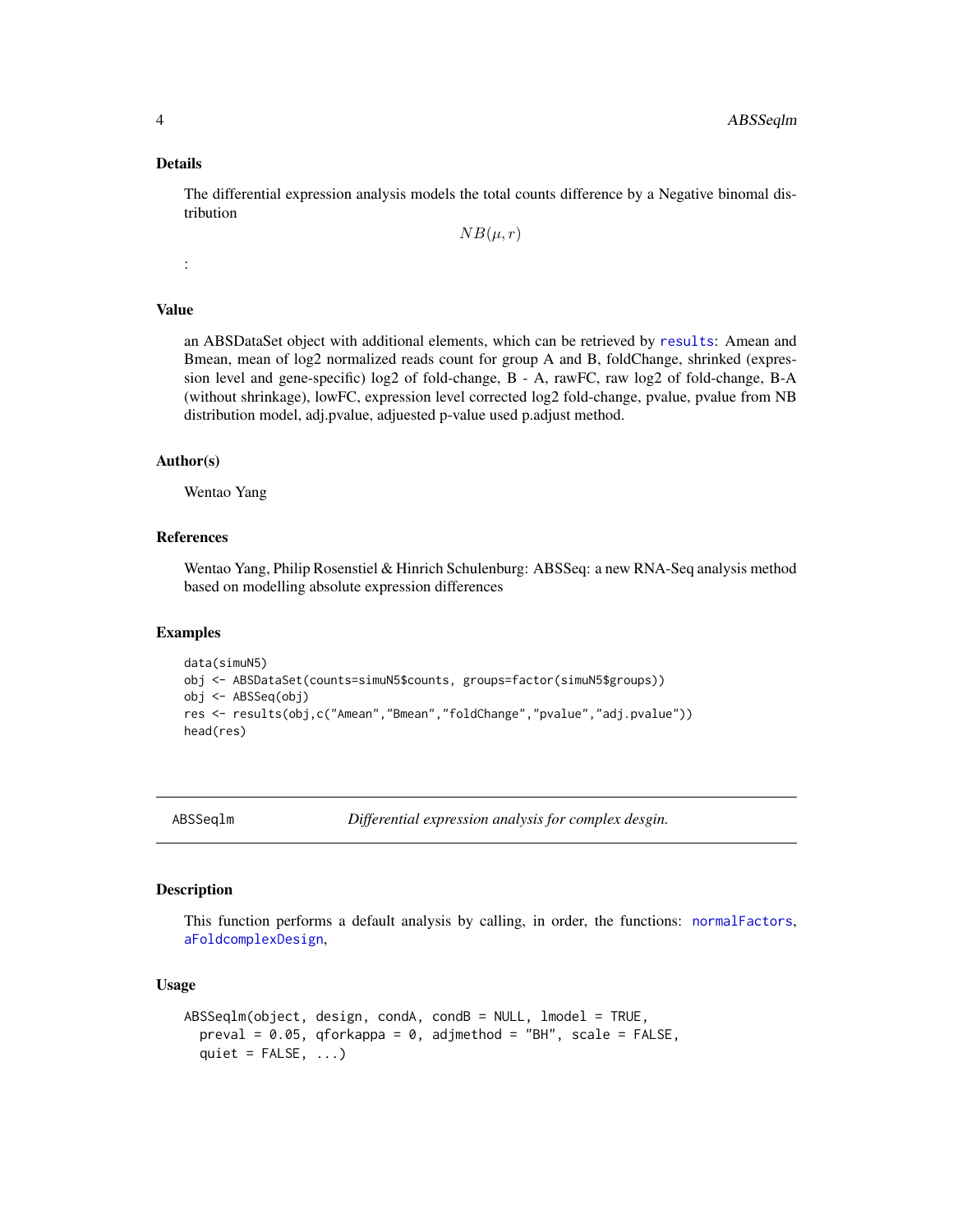### <span id="page-4-0"></span>ABSSeqlm 5

### Arguments

| object    | a ABSDataSet object (not need 'groups' information).                                                                                                                                                                                                                                                                                                                                                                                                    |
|-----------|---------------------------------------------------------------------------------------------------------------------------------------------------------------------------------------------------------------------------------------------------------------------------------------------------------------------------------------------------------------------------------------------------------------------------------------------------------|
| design    | a numeric matrix for expriment, with samples and factors in rows and colnums,<br>respectively. Design respresents the satuarated model.                                                                                                                                                                                                                                                                                                                 |
| condA     | a vector of factors for DE analysis, which could be redundant, see aFoldcomplexDesign.                                                                                                                                                                                                                                                                                                                                                                  |
| condB     | a vector of factors for DE analysis, which could be redundant, default is null,<br>if not provide, the DE analysis will switch to assess difference across factors<br>in condA (analysis of variance). If provide, DE analysis will focus on contrast<br>between condB and condA (condB-condA). See aFoldcomplexDesign. The<br>unique factors in condA+condB represents the reduced model.                                                              |
| lmode1    | switch of fit linear model from limma-lmFit under design, default is TRUE.<br>If TRUE, a gene-specific residual varaince will be estimated from (satuarated<br>model - reduced model). Satuarated model includes all factors in design ma-<br>trix and reduced model includes factors in condA+condB. if satuarated model<br>== reduced model, the DE analysis performs pairwise comparison or one-way<br>analysis of variance. See aFoldcomplexDesign. |
| preval    | parameter for aFoldcomplexDesign, prior value for controlling of variance<br>scale in case over-scaled, default is 0.05,                                                                                                                                                                                                                                                                                                                                |
| qforkappa | parameter for aFoldcomplexDesign, quantile for estimating kappa(>=qforkappa),<br>default is 0 (no trimming of data).                                                                                                                                                                                                                                                                                                                                    |
| adjmethod | defualt is 'BH', method for p-value adjusted, see p. adjust. methods for details                                                                                                                                                                                                                                                                                                                                                                        |
| scale     | switch for scaling fold change according to common SD under log2 transforma-<br>tion, default is FALSE.                                                                                                                                                                                                                                                                                                                                                 |
| quiet     | default is FALSE, whether to print messages at each step                                                                                                                                                                                                                                                                                                                                                                                                |
| .         | parameters passed to lmFit in limma                                                                                                                                                                                                                                                                                                                                                                                                                     |
|           |                                                                                                                                                                                                                                                                                                                                                                                                                                                         |

### Details

This function uses a linear model (limma-lmFit) to infer DE under complex design.

### Value

a result table with additional elements, including: basemean, log of basemean, foldChange, shrinked (expression level and gene-specific) log2 of fold-change, B - A, or (SDs under log2 for analysis of variance) pvalue, pvalue from NB distribution model, p.adj, adjuested p-value used p.adjust method. scaledlogFC, scaled logFC if scale=TRUE.

### Author(s)

Wentao Yang

#### References

Wentao Yang, Philip Rosenstiel & Hinrich Schulenburg: ABSSeq: a new RNA-Seq analysis method based on modelling absolute expression differences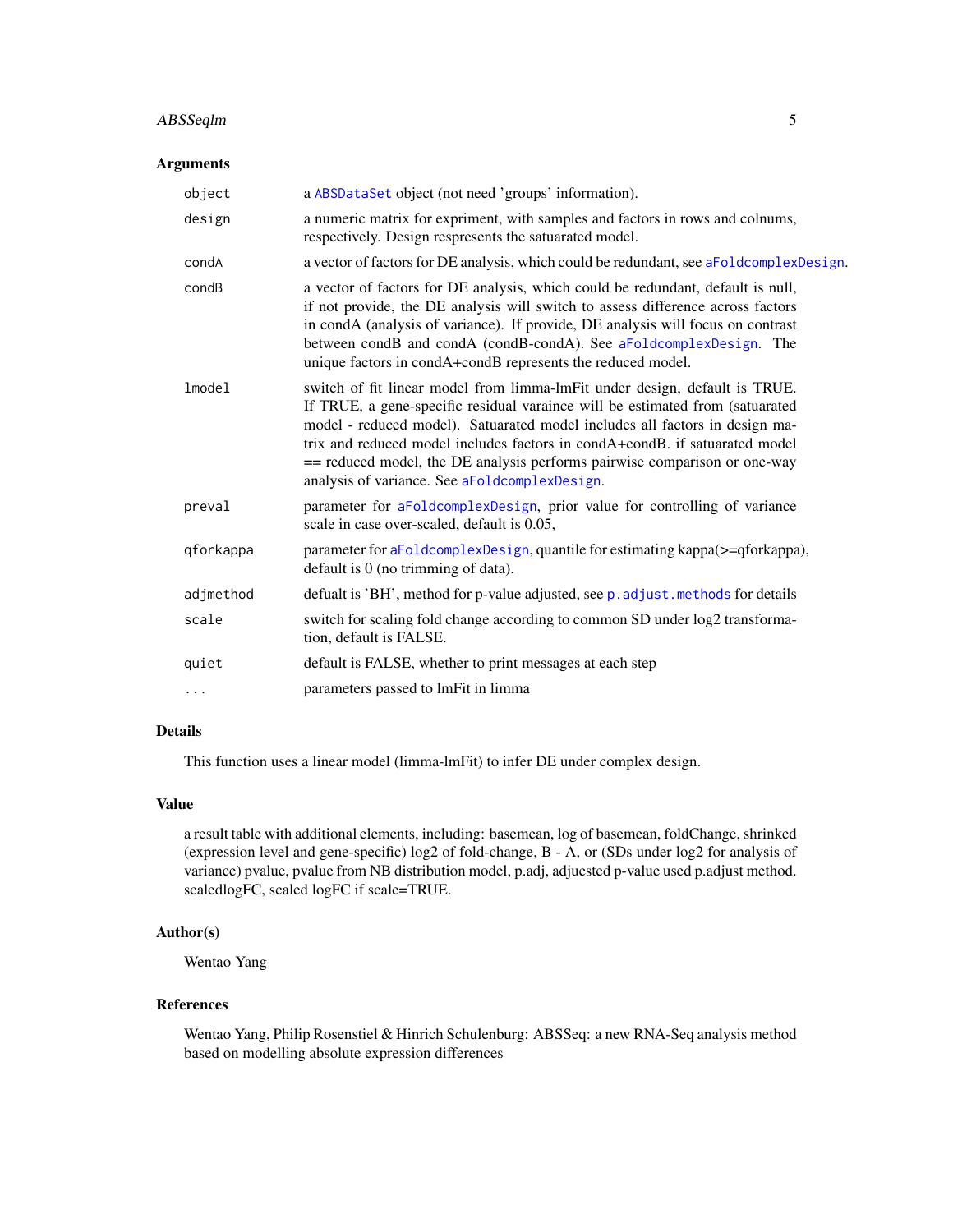### Examples

```
data(simuN5)
groups=factor(simuN5$groups)
obj <- ABSDataSet(counts=simuN5$counts)
design <- model.matrix(~0+groups)
res <- ABSSeqlm(obj,design,condA=c("groups0"),condB=c("groups1"))
head(res)
```
<span id="page-5-1"></span>aFoldcomplexDesign *Calculate parameters for differential expression test base on absolute counts differences*

### Description

Calculate aFold for each gene and general sd

#### Usage

```
aFoldcomplexDesign(nncounts, design, condA, condB = NULL, lmodel = TRUE,
 preval = 0.05, qforkappa = 0, priorgenesd, ...)
```
### Arguments

| nncounts    | matrix for read count.                                                                                                                                                                                                                                                                              |
|-------------|-----------------------------------------------------------------------------------------------------------------------------------------------------------------------------------------------------------------------------------------------------------------------------------------------------|
| design      | a numeric matrix for expriment, with samples and factors in rows and colnums,<br>respectively.                                                                                                                                                                                                      |
| condA       | a vector of factors for DE analysis, which could be redundant.                                                                                                                                                                                                                                      |
| condB       | a vector of factors for DE analysis, which could be redundant, default is null.<br>If not provide, the DE analysis will switch to assess difference across factors<br>in condA (analysis of variance). If provide, DE analysis will focus on contrast<br>between condB and condA (condB-condA).     |
| lmodel      | switch of fit linear model from limma-lmFit under design, default is TRUE.<br>If TRUE, a gene-specific residual varaince will be estimated from (satuarated<br>model - reduced model). Satuarated model includes all factors in design matrix<br>and reduced model includes factors in condA+condB. |
| preval      | pre-defined scale control for variance normalization, default is 0.05, a large<br>value generally increases the fold-changes (decreases penalty of variances) un-<br>der low expression.                                                                                                            |
| qforkappa   | quantile for estimating kappa( $>=$ qforkappa), default is 0 (without trimming of<br>data). Please set up a value in $[0,1)$ if you want to trim the low expressed data.                                                                                                                            |
| priorgenesd | prior value for general SD of fold change, if provided, the estimation of general<br>SD will be replaced by this value.                                                                                                                                                                             |
| $\cdots$    | parameters passed to lmFit in limma                                                                                                                                                                                                                                                                 |

<span id="page-5-0"></span>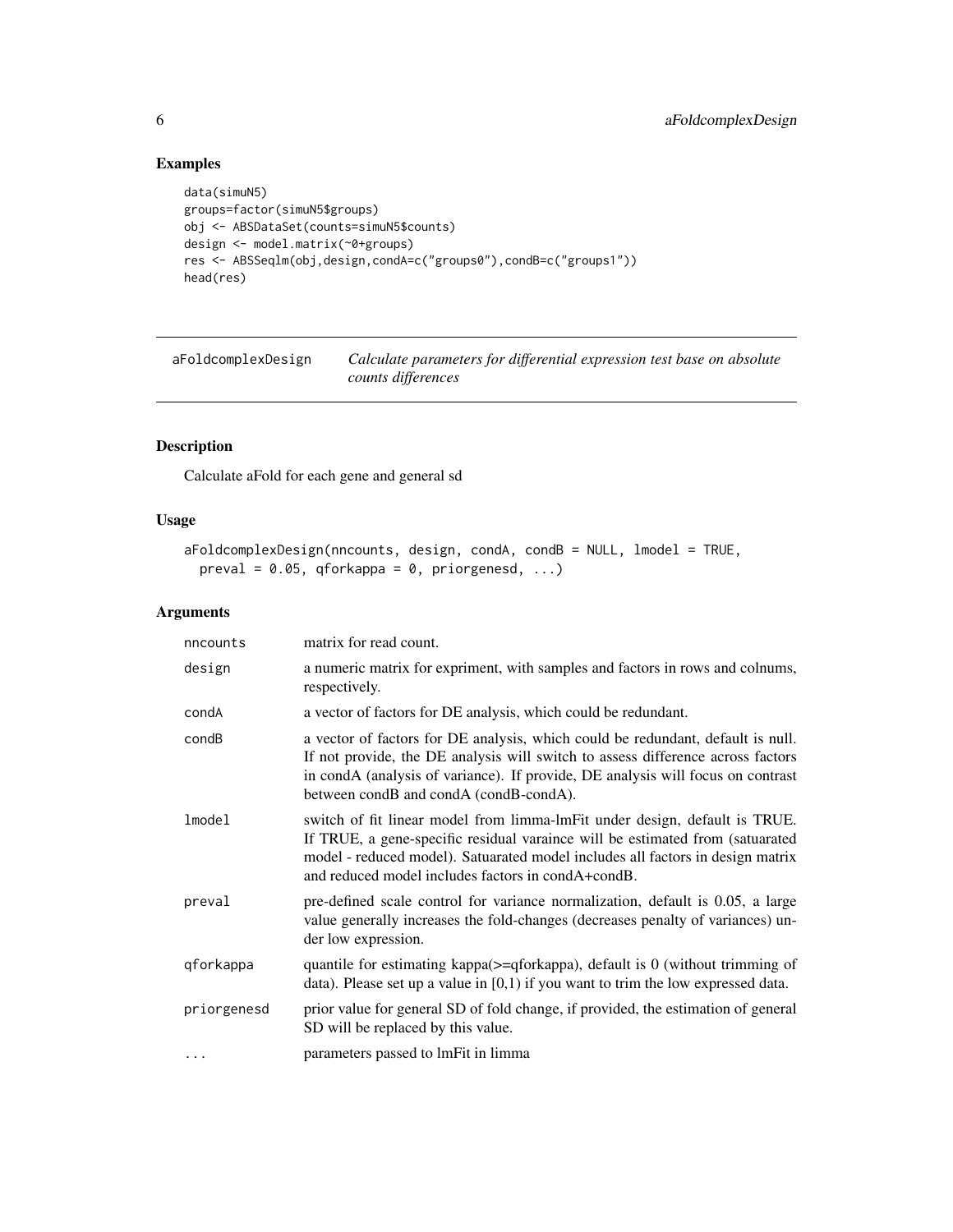#### <span id="page-6-0"></span>callDEs  $\sim$  7

### Details

shifted and calculate a set of parameters from normalized counts table

#### Value

A list with log2 foldchange, general SD (gene-specific SD if lmodel is TRUE) for calculating pvalue, variance stablized counts and basemean

#### Note

This function should run after [normalFactors](#page-16-1).

#### Examples

```
data(simuN5)
groups=factor(simuN5$groups)
obj <- ABSDataSet(counts=simuN5$counts, groups=factor(simuN5$groups))
mtx <- counts(obj,TRUE)
design <- model.matrix(~0+groups)
aFold <- aFoldcomplexDesign(mtx,design,condA=c("groups0"),condB=c("groups1"))
hist(aFold[[1]])
```
<span id="page-6-1"></span>callDEs *Testing the differential expression by counts difference*

#### Description

Using NB distribution to calculate p-value for each gene as well as adjust p-value

#### Usage

callDEs(object, adjmethod = "BH", useaFold = FALSE)

#### Arguments

| object    | an ABSDataSet object.                                                                                                                                                                                                                          |
|-----------|------------------------------------------------------------------------------------------------------------------------------------------------------------------------------------------------------------------------------------------------|
| adimethod | the method for adjusting p-value, default is 'BH'. For details, see p. adjust. methods.                                                                                                                                                        |
| useaFold  | switch for DE detection through fold-change, which will use a normal distribu-<br>tion $(N(0, sd))$ to test the significance of $log2$ fold-change. The sd is estimated<br>through a quantile function of gamma distribution at callParameter. |

### Details

This function firstly calls p-value used [pnbinom](#page-0-0) to call pvalue based on sum of counts difference between two groups or used [pnorm](#page-0-0) to call pvalue via log2 fold-change, then adjusts the pvalues via [p.adjust](#page-0-0) method. In addition, it also shrink the log2 fold-change towards a common dispersion after pvalue calling.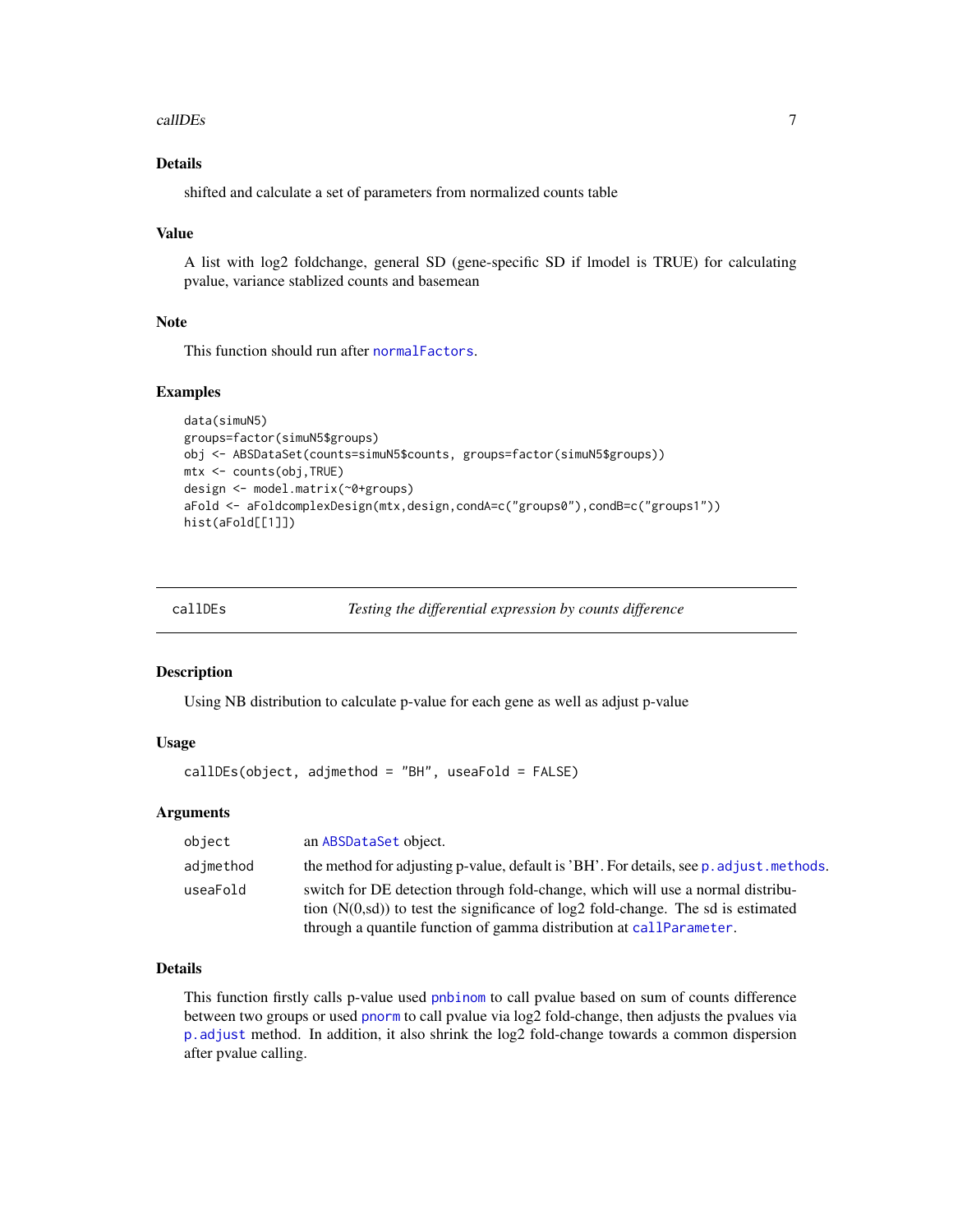#### <span id="page-7-0"></span>Value

an [ABSDataSet](#page-1-1) object with additional elements: shrinked log2 fold-change, pvalue and adjusted p-value, denoted by foldChange pvalue and adj-pvalue, respectively. Use the [results](#page-22-1) method to get access it.

#### Note

this function should run after [callParameter](#page-7-1)

#### Examples

```
data(simuN5)
obj <- ABSDataSet(counts=simuN5$counts, groups=factor(simuN5$groups))
obj <- normalFactors(obj)
obj <- callParameter(obj)
obj <- callDEs(obj)
head(results(obj))
```
<span id="page-7-1"></span>

| callParameter | Calculate parameters for differential expression test base on absolute<br>counts differences |
|---------------|----------------------------------------------------------------------------------------------|
|---------------|----------------------------------------------------------------------------------------------|

### Description

Calculate parameters for each gene (the moderating basemean, dispersions, moderated fold-change and general sd)

#### Usage

```
callParameter(object, replaceOutliers = TRUE, ...)
```
### Arguments

object a [ABSDataSet](#page-1-1) object. replaceOutliers switch for outlier replacement, default is TRUE. ... parameters past to [ReplaceOutliersByMAD](#page-21-1)

#### Details

shifted and calculate a set of parameters from normalized counts table before [callDEs](#page-6-1)

### Value

A ABSDataSet object with absolute differences, basemean, mean of each group, variance, log2 of foldchange, named as 'absD', 'baseMean', 'Amean', 'Bmean', 'Variance' and 'foldChange', respectively. Use the [results](#page-22-1) to get access it and [plotDifftoBase](#page-19-1) to plot it.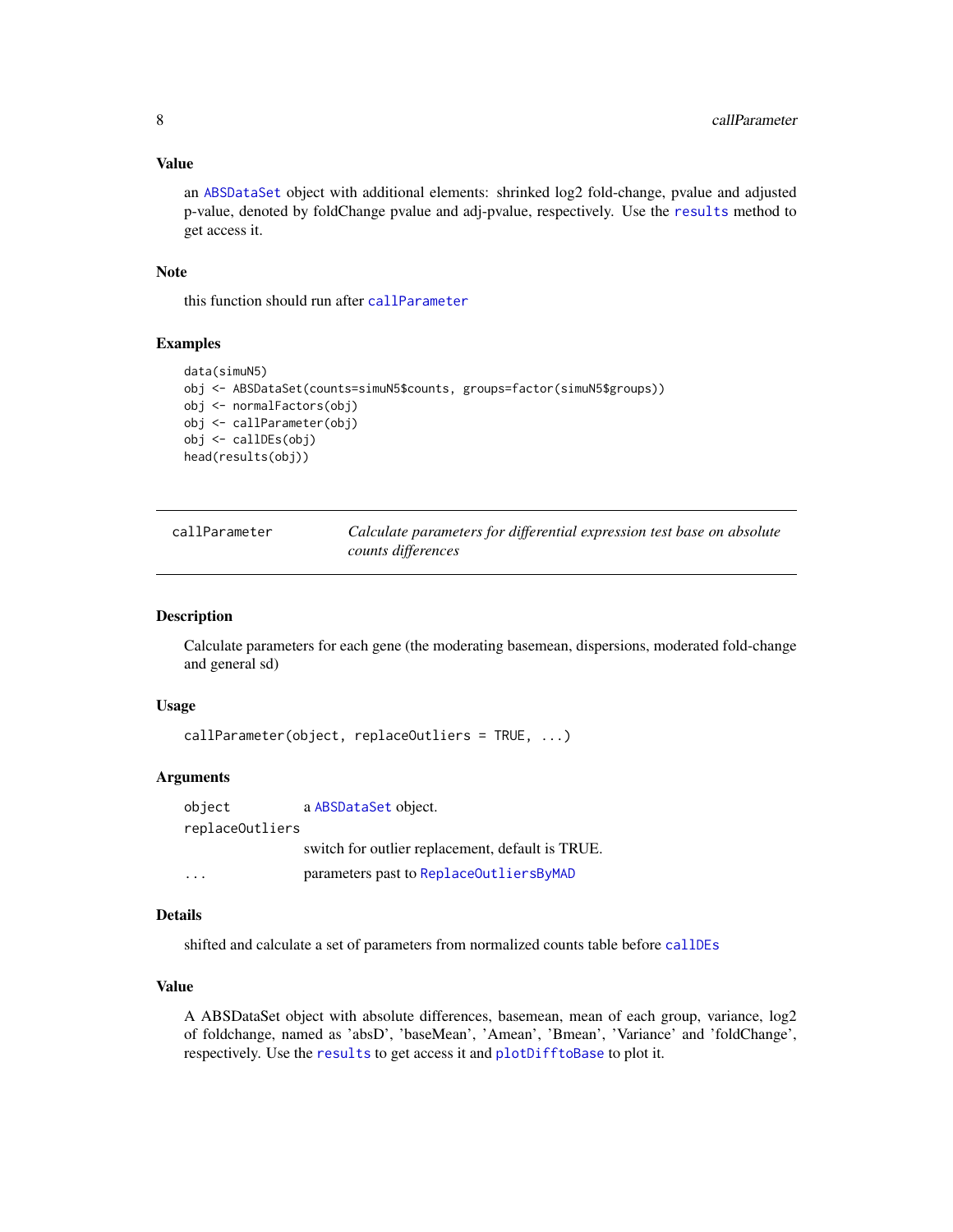### <span id="page-8-0"></span>Note

This function should run after [normalFactors](#page-16-1) or providing size factors.

#### Examples

```
data(simuN5)
obj <- ABSDataSet(counts=simuN5$counts, groups=factor(simuN5$groups))
obj <- normalFactors(obj)
obj <- callParameter(obj)
head(results(obj,c("foldChange","absD","baseMean")))
plotDifftoBase(obj)
```
callParameterwithoutReplicates *Calculate parameters for differential expression test base on absolute counts differences without replicates*

#### **Description**

Calculate parameters for each gene (the moderating basemean and dispersions), without replicates

#### Usage

callParameterwithoutReplicates(object)

### Arguments

object a [ABSDataSet](#page-1-1) object.

### Details

buliding a pseudo group to esitimate parameter by mean difference. shifted and calculate a set of parameters from normalized counts table before [callDEs](#page-6-1)

#### Value

A ABSDataSet object with absolute differences, basemean, mean of each group, variance, log2 of foldchange, named as 'absD', 'baseMean', 'Amean', 'Bmean', 'Variance' and 'foldChange', respectively. Use the [results](#page-22-1) to get access it

### Note

This function should run after [normalFactors](#page-16-1) or providing size factors. This function firstly constructs an expression level depended fold-change cutoffs and then separate the data into two groups. The group with fold-change less than cutoffs is used to training the dispersion. However, the cutoff might be too small when applied on data set without or with less DEs. To avoid it, we set a prior value  $(0.5)$  to it.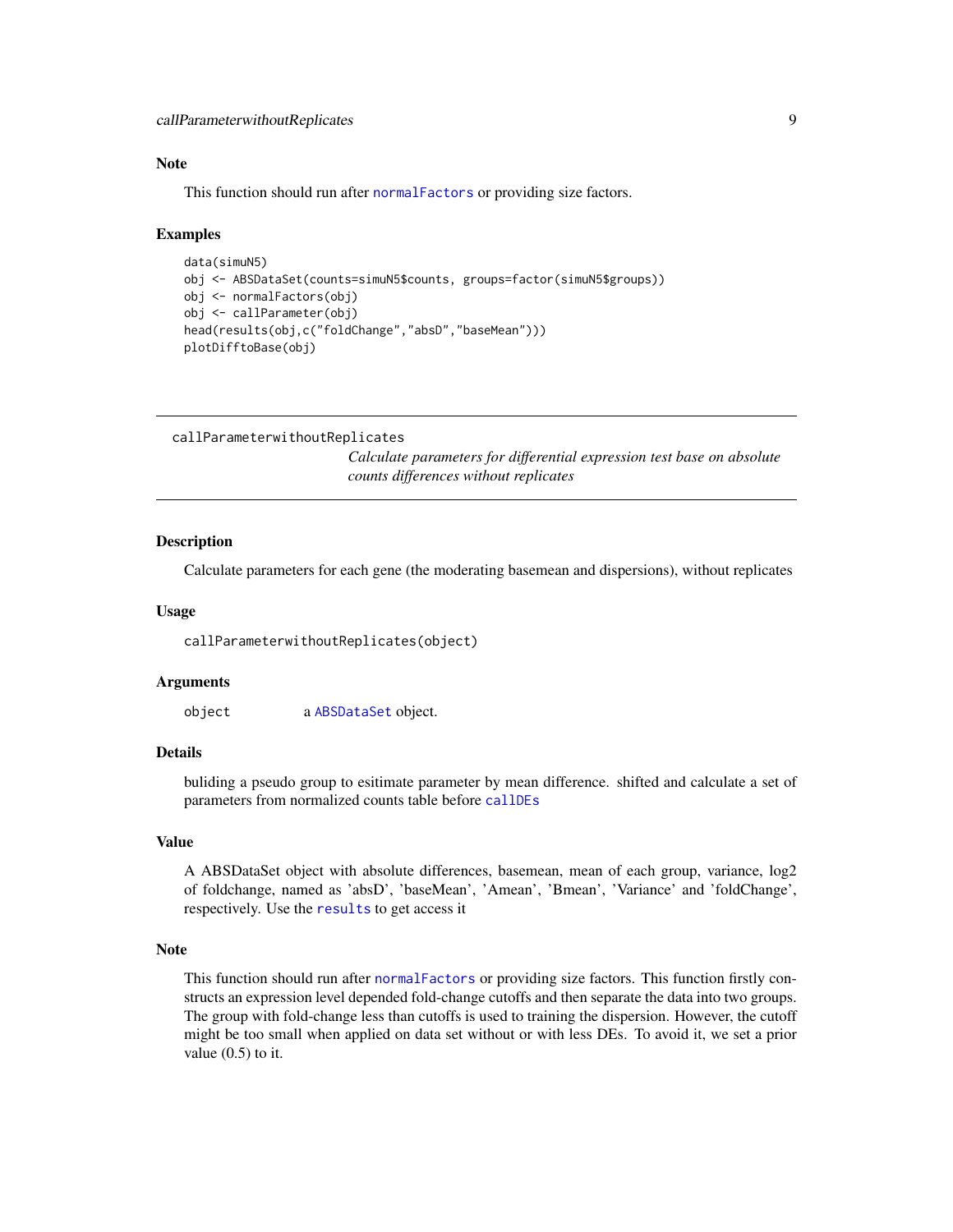<span id="page-9-0"></span>10 counts counts and  $\sim$  counts of  $\sim$  counts of  $\sim$  counts of  $\sim$  counts of  $\sim$  counts of  $\sim$  counts of  $\sim$  counts of  $\sim$  counts of  $\sim$  counts of  $\sim$  counts of  $\sim$  counts of  $\sim$  counts of  $\sim$  counts of  $\sim$  c

#### Examples

```
data(simuN5)
obj <- ABSDataSet(counts=(simuN5$counts)[,c(1,2)], groups=factor(c(1,2)))
obj <- normalFactors(obj)
obj <- callParameterwithoutReplicates(obj)
obj <- callDEs(obj)
head(results(obj))
```
counts *Accessors for the 'counts' slot of a ABSDataSet object.*

#### Description

Accessors for the 'counts' slot of a ABSDataSet object, return a matrix

#### Usage

```
## S4 method for signature 'ABSDataSet'
counts(object,norm=FALSE)
```

```
## S4 replacement method for signature 'ABSDataSet,matrix'
counts(object)<-value
```
### Arguments

| object | a ABSDataSet object.                                                       |
|--------|----------------------------------------------------------------------------|
| norm   | logical indicating whether or not to normalize the counts before returning |
| value  | an numeric matrix                                                          |

### Details

The counts slot holds the count data as a matrix of non-negative integer count values, rows and columns for genes and samples, respectively.

### See Also

[sFactors](#page-23-1), [normalFactors](#page-16-1)

```
data(simuN5)
obj <- ABSDataSet(counts=simuN5$counts, groups=factor(simuN5$groups))
head(counts(obj))
counts(obj) <- matrix(1:50,nrow=5,ncol=10)
head(counts(obj))
```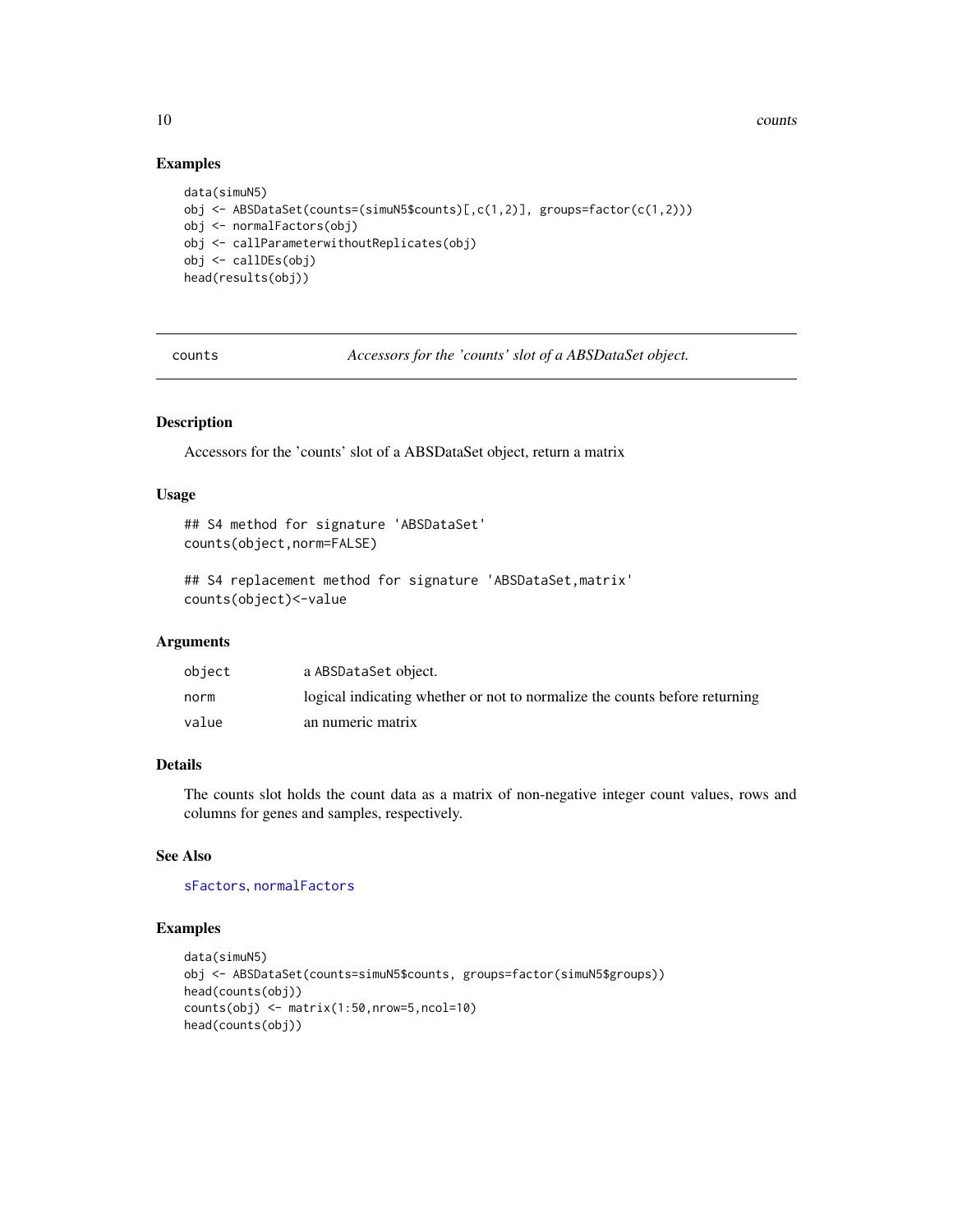<span id="page-10-0"></span>estimateSizeFactorsForMatrix

*Low-level function to estimate size factors with robust regression.*

#### Description

This function is borrowed from DESeq.

#### Usage

estimateSizeFactorsForMatrix(counts, locfunc = median)

#### Arguments

| counts  | a matrix or data frame of counts, <i>i.e.</i> , non-negative integer values    |
|---------|--------------------------------------------------------------------------------|
| locfunc | a function to compute a location for a sample. By default, the median is used. |

#### Details

Given a matrix or data frame of count data, this function estimates the size factors as follows: Each column is divided by the geometric means of the rows. The median (or, if requested, another location estimator) of these ratios (skipping the genes with a geometric mean of zero) is used as the size factor for this column. Typically, you will not call this function directly.

### Value

a vector with the estimates size factors, one element per column

#### Author(s)

Simon Anders

#### References

Simon Anders, Wolfgang Huber: Differential expression analysis for sequence count data. Genome Biology 11 (2010) R106, <http://dx.doi.org/10.1186/gb-2010-11-10-r106>

```
data(simuN5)
dat <- simuN5
estimateSizeFactorsForMatrix(dat$counts)
```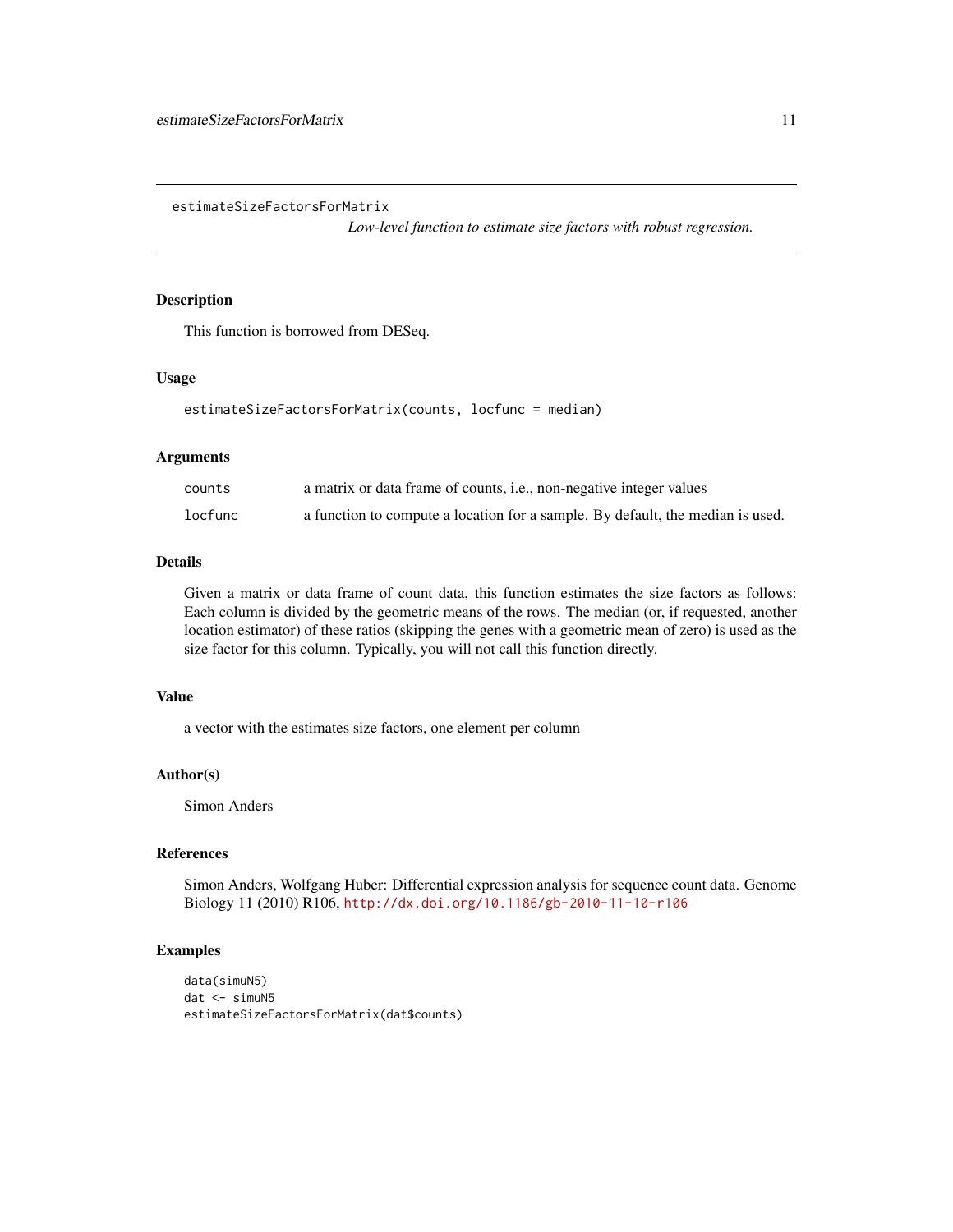<span id="page-11-2"></span><span id="page-11-0"></span>

Accessors for the 'excounts' slot of a ABSDataSet object, return a matrix

#### Usage

```
## S4 replacement method for signature 'ABSDataSet,matrix'
excounts(object)<-value
```
### Arguments

| object | a ABSDataSet object. |
|--------|----------------------|
| value  | an numeric matrix    |

### Details

The excounts slot holds the nomarlized (trimmed or not) count data as a matrix of non-negative integer count values, rows and columns for genes and samples, respectively.

#### See Also

[ABSDataSet](#page-1-1), [ReplaceOutliersByMAD](#page-21-1)

#### Examples

```
data(simuN5)
obj <- ABSDataSet(counts=simuN5$counts, groups=factor(simuN5$groups))
obj <- normalFactors(obj)
obj <- ReplaceOutliersByMAD(obj)
head(excounts(obj))
```
<span id="page-11-1"></span>genAFold *Calculate parameters for differential expression test base on absolute counts differences*

#### Description

Calculate aFold for each gene and general sd

### Usage

```
genAFold(nncounts, cond, preval = 0.05, qforkappa = 0, pair = FALSE,
 priorgenesd)
```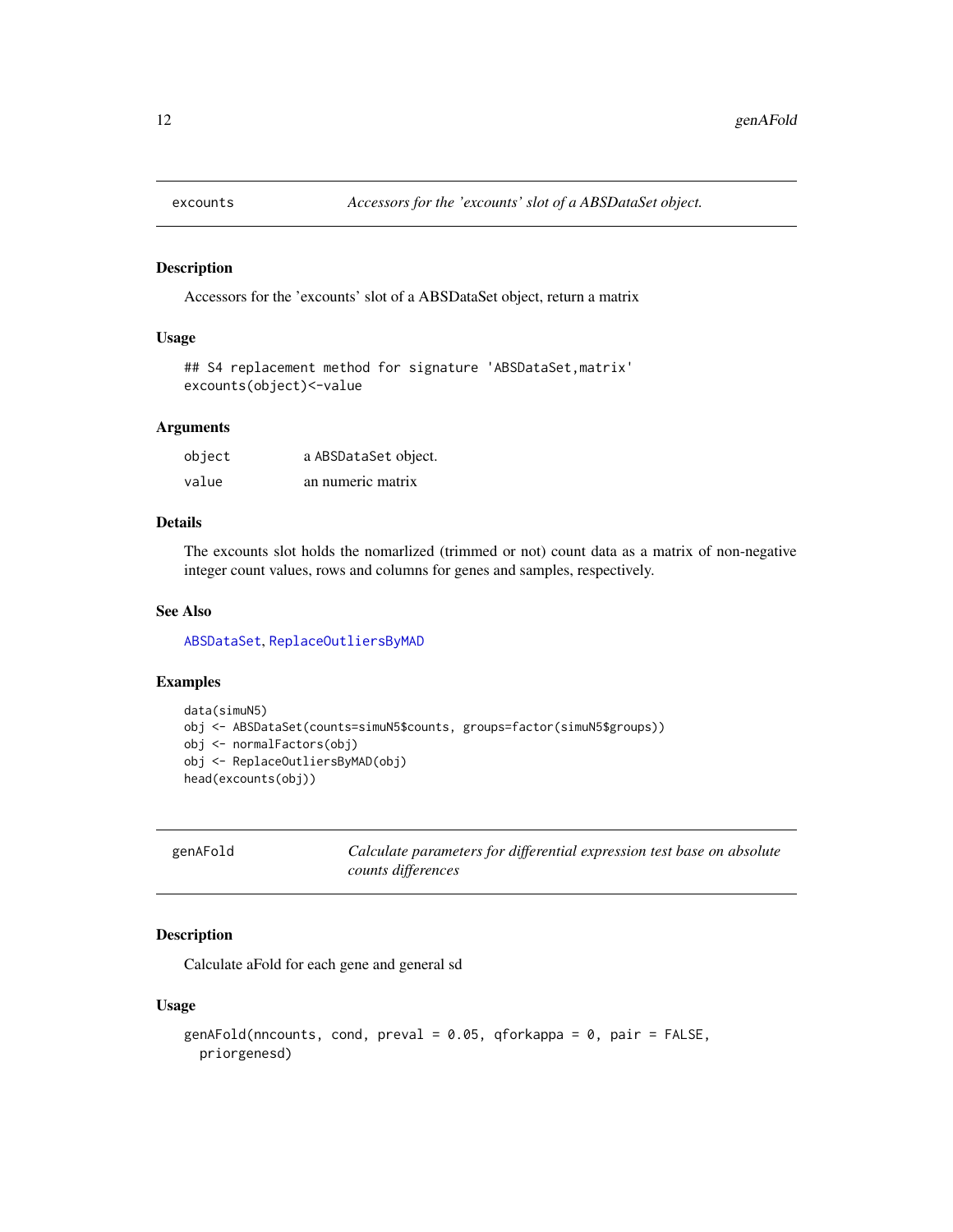#### <span id="page-12-0"></span>groups and the state of the state of the state of the state of the state of the state of the state of the state of the state of the state of the state of the state of the state of the state of the state of the state of the

### Arguments

| nncounts    | matrix for read count.                                                                                                                                                                   |
|-------------|------------------------------------------------------------------------------------------------------------------------------------------------------------------------------------------|
| cond        | factor for conditions. If provide only one condition, fold-change estimation will<br>be suppressed.                                                                                      |
| preval      | pre-defined scale control for variance normalization, default is 0.05, a large<br>value generally increases the fold-changes (decreases penalty of variances) un-<br>der low expression. |
| gforkappa   | quantile for estimating kappa $(>=$ qforkappa), default is 0 (without trimming of<br>data). Please set up a value in $[0,1)$ if you want to trim the low expressed data.                 |
| pair        | switch for paired samples, default is false                                                                                                                                              |
| priorgenesd | prior value for general SD of fold change, if provided, the estimation of general<br>SD will be replaced by this value.                                                                  |

### Details

shifted and calculate a set of parameters from normalized counts table before [callDEs](#page-6-1)

### Value

A list with log2 foldchange, general SD for calculating pvalue, variance stabilized counts and expression level adjusted counts (used for PCA analysis)

### Note

This function should run after [normalFactors](#page-16-1).

### Examples

```
data(simuN5)
obj <- ABSDataSet(counts=simuN5$counts, groups=factor(simuN5$groups))
mtx <- counts(obj,TRUE)
aFold <- genAFold(mtx,factor(simuN5$groups))
hist(aFold[[1]])
```
groups *Accessors for the 'groups' slot of a ABSDataSet object.*

#### Description

Accessor functions for the 'groups' information in a ABSDataSet object.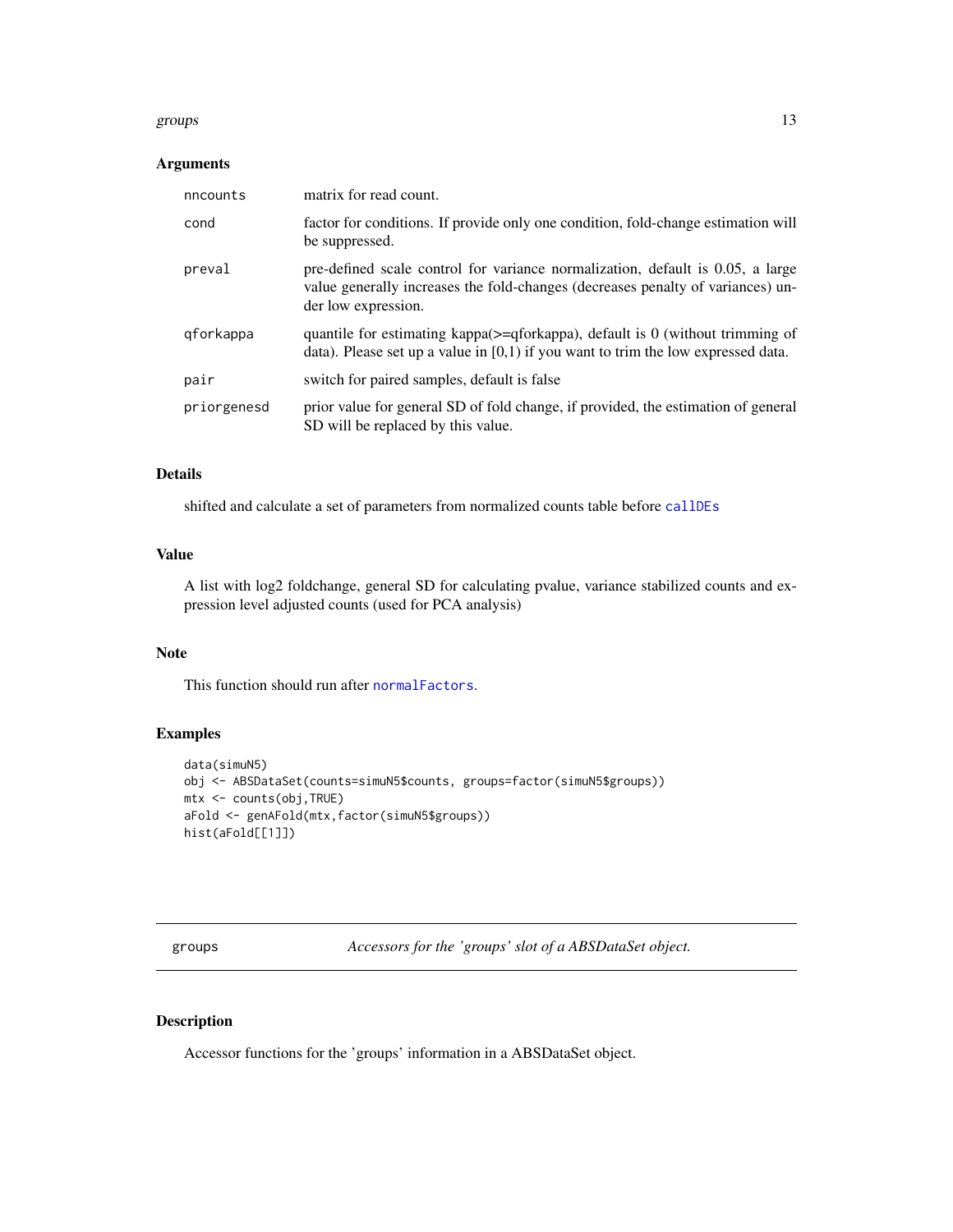### Usage

```
## S4 method for signature 'ABSDataSet'
groups(object)
```

```
## S4 replacement method for signature 'ABSDataSet, factor'
groups(object)<-value
```
#### Arguments

| object | an ABSDataSet object.                                                  |
|--------|------------------------------------------------------------------------|
| value  | a factor object, includes two groups, equal with the number of samples |

### Details

The 'groups' is a factor object, contains the experiment design for differential expression analysis. Its length should be equal with the sample size.

### Examples

```
data(simuN5)
obj <- ABSDataSet(counts=simuN5$counts, groups=factor(simuN5$groups))
groups(obj)
groups(obj) <- factor(rep(c("A","B"),c(5,5)))
groups(obj)
```

| LevelstoNormFC |  | Accessors for the 'LevelstoNormFC' slot of a ABSDataSet object. |  |
|----------------|--|-----------------------------------------------------------------|--|
|                |  |                                                                 |  |

### Description

Accessor functions for the 'LevelstoNormFC' slot of a ABSDataSet object.

### Usage

```
## S4 method for signature 'ABSDataSet'
LevelstoNormFC(object)
```

```
## S4 replacement method for signature 'ABSDataSet, numeric'
LevelstoNormFC(object)<-value
```
### Arguments

| object | an ABSDataSet object.     |
|--------|---------------------------|
| value  | a positive numeric object |

<span id="page-13-0"></span>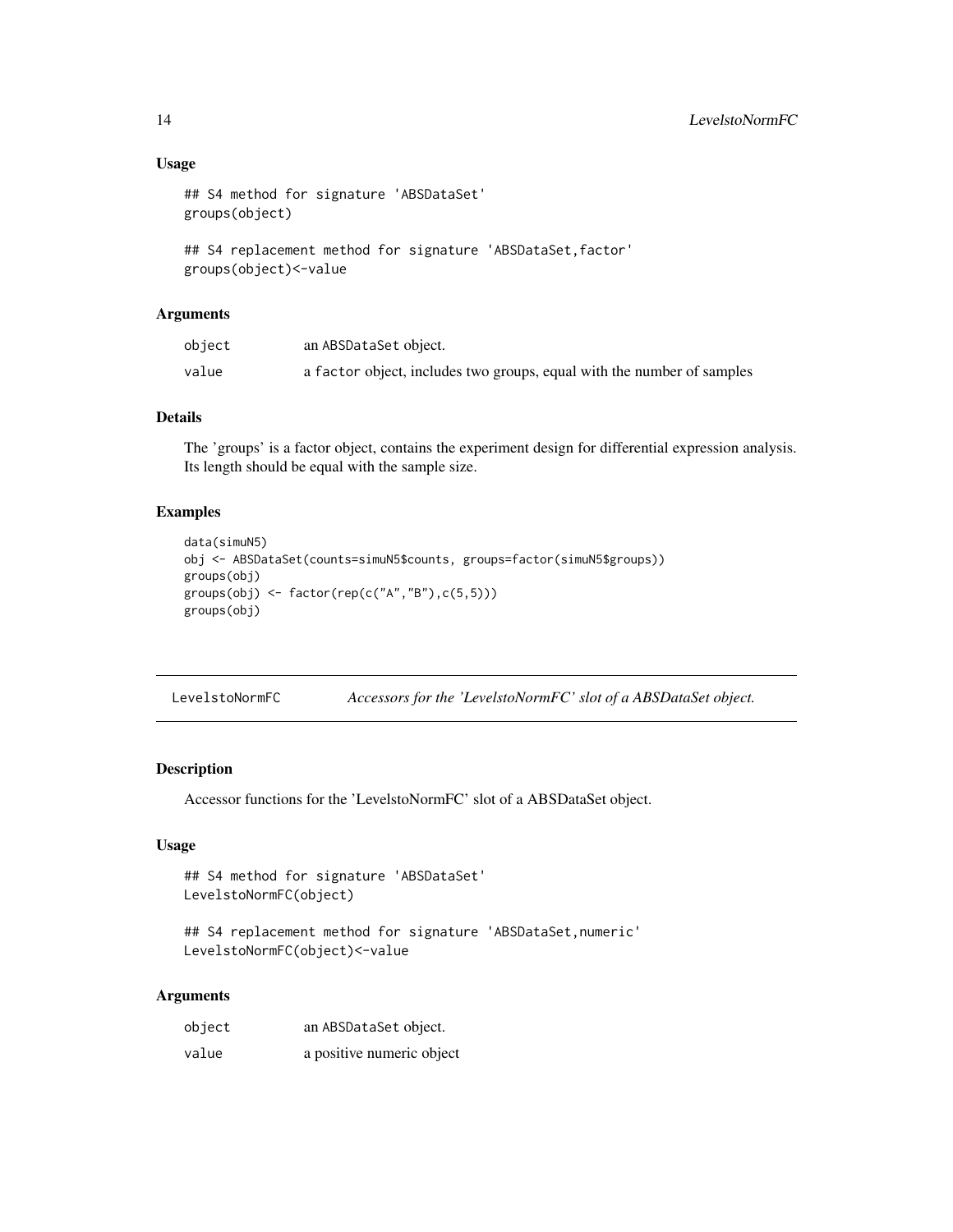#### <span id="page-14-0"></span>maxRates 15

### Details

The 'LevelstoNormFC' is maximal level of average standard deviation in fold-change normalization according to expression level.

#### See Also

[ABSDataSet](#page-1-1), [callParameter](#page-7-1)

#### Examples

```
data(simuN5)
obj <- ABSDataSet(counts=simuN5$counts, groups=factor(simuN5$groups))
LevelstoNormFC(obj)
LevelstoNormFC(obj) <- 200
LevelstoNormFC(obj)
```
maxRates *Accessors for the 'maxRates' slot of a ABSDataSet object.*

#### Description

Accessor functions for the 'maxRates' slot of a ABSDataSet object.

#### Usage

```
## S4 method for signature 'ABSDataSet'
maxRates(object)
```
## S4 replacement method for signature 'ABSDataSet, numeric' maxRates(object)<-value

### Arguments

| object | an ABSDataSet object.     |
|--------|---------------------------|
| value  | a positive numeric object |

#### Details

The 'maxRates' is the upper bound of rate for baseline of counts difference esitimation.

### See Also

[callParameter](#page-7-1),[ABSDataSet](#page-1-1)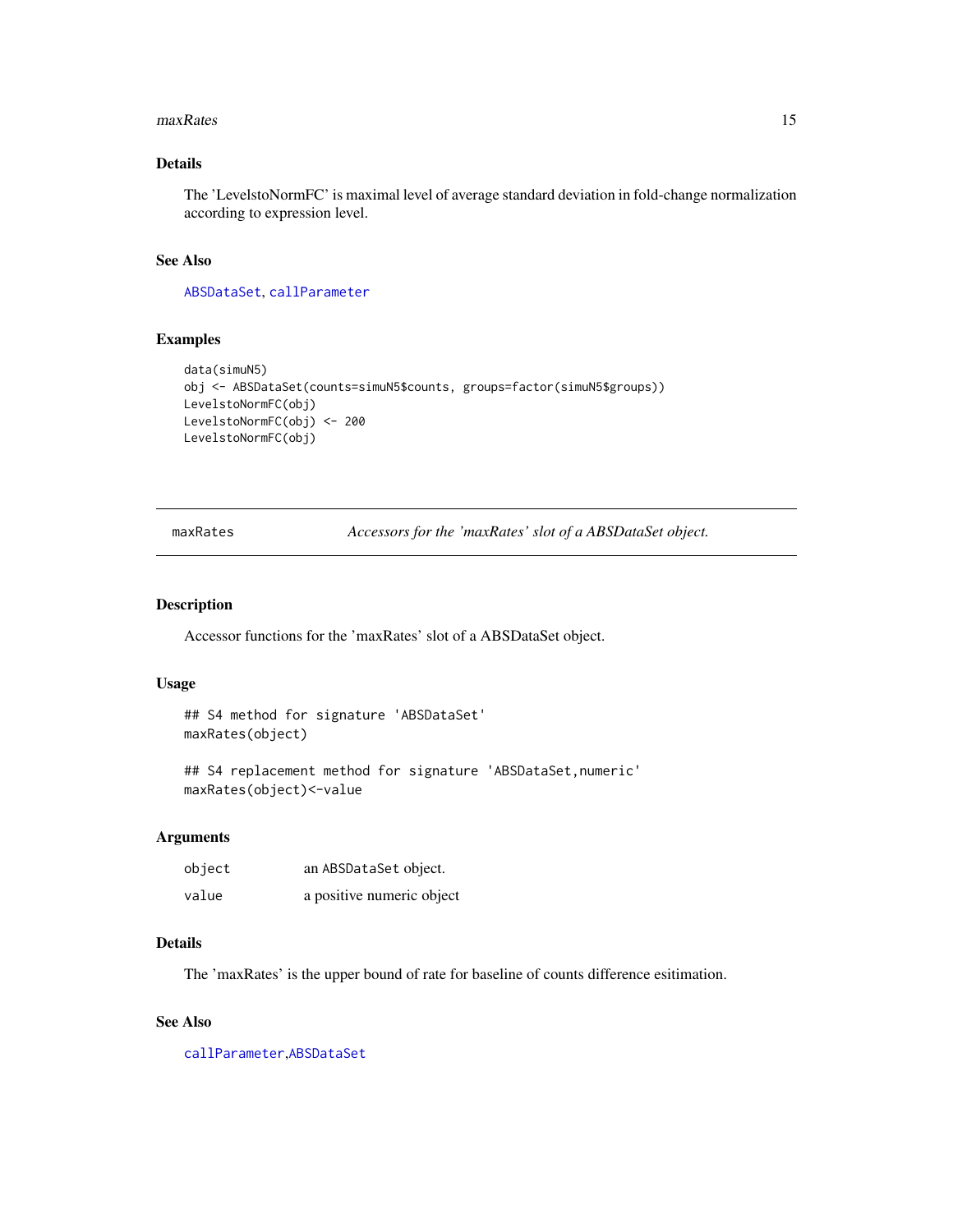### Examples

```
data(simuN5)
obj <- ABSDataSet(counts=simuN5$counts, groups=factor(simuN5$groups))
maxRates(obj)
maxRates(obj) <- 0.4
maxRates(obj)
```
minimalDispersion *Accessors for the 'minDispersion' slot of a ABSDataSet object.*

### Description

Accessor functions for the 'minDispersion' slot of a ABSDataSet object.

### Usage

```
## S4 method for signature 'ABSDataSet'
minimalDispersion(object)
```

```
## S4 replacement method for signature 'ABSDataSet, numeric'
minimalDispersion(object)<-value
```
#### Arguments

| object | an ABSDataSet object.     |
|--------|---------------------------|
| value  | a positive numeric object |

#### Details

The 'minimalDispersion' is the penalty of dispersion estimation. User can set the penalty of dispersion by this function

### See Also

[callParameter](#page-7-1),[ABSDataSet](#page-1-1)

```
data(simuN5)
obj <- ABSDataSet(counts=simuN5$counts, groups=factor(simuN5$groups))
minimalDispersion(obj)
minimalDispersion(obj) <- 0.2
minimalDispersion(obj)
```
<span id="page-15-0"></span>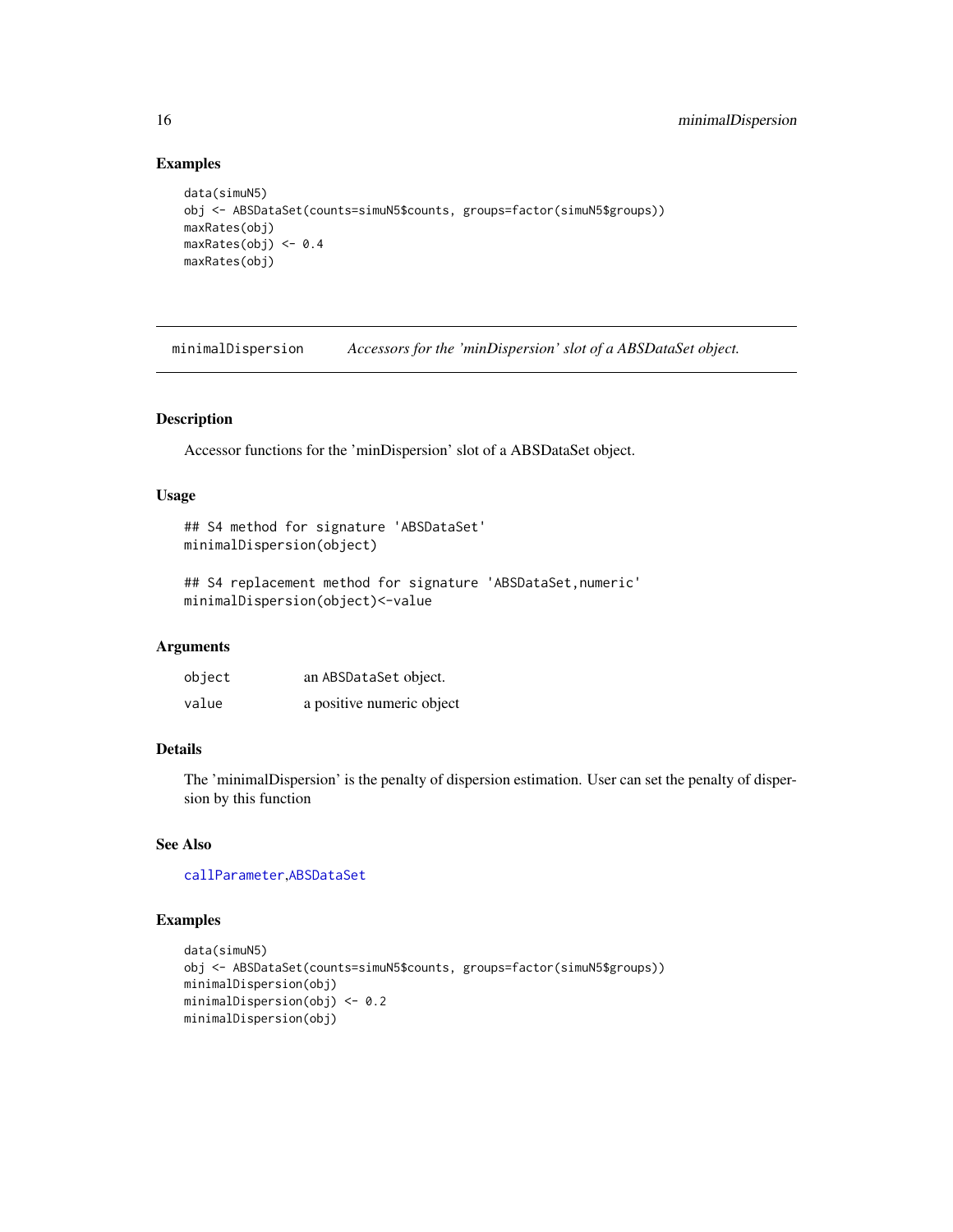<span id="page-16-0"></span>

Accessor functions for the 'minRates' slot of a ABSDataSet object.

#### Usage

```
## S4 method for signature 'ABSDataSet'
minRates(object)
```

```
## S4 replacement method for signature 'ABSDataSet, numeric'
minRates(object)<-value
```
#### Arguments

| object | an ABSDataSet object.     |
|--------|---------------------------|
| value  | a positive numeric object |

#### Details

The 'minRates' is the lower bound of rate for baseline of counts difference esitimation.

#### See Also

[callParameter](#page-7-1),[ABSDataSet](#page-1-1)

### Examples

```
data(simuN5)
obj <- ABSDataSet(counts=simuN5$counts, groups=factor(simuN5$groups))
minRates(obj)
minRates(obj) <- 0.3
minRates(obj)
```
<span id="page-16-1"></span>normalFactors *Estimating size factors from the reads count table*

### Description

Function for esitmating size factors

#### Usage

normalFactors(object)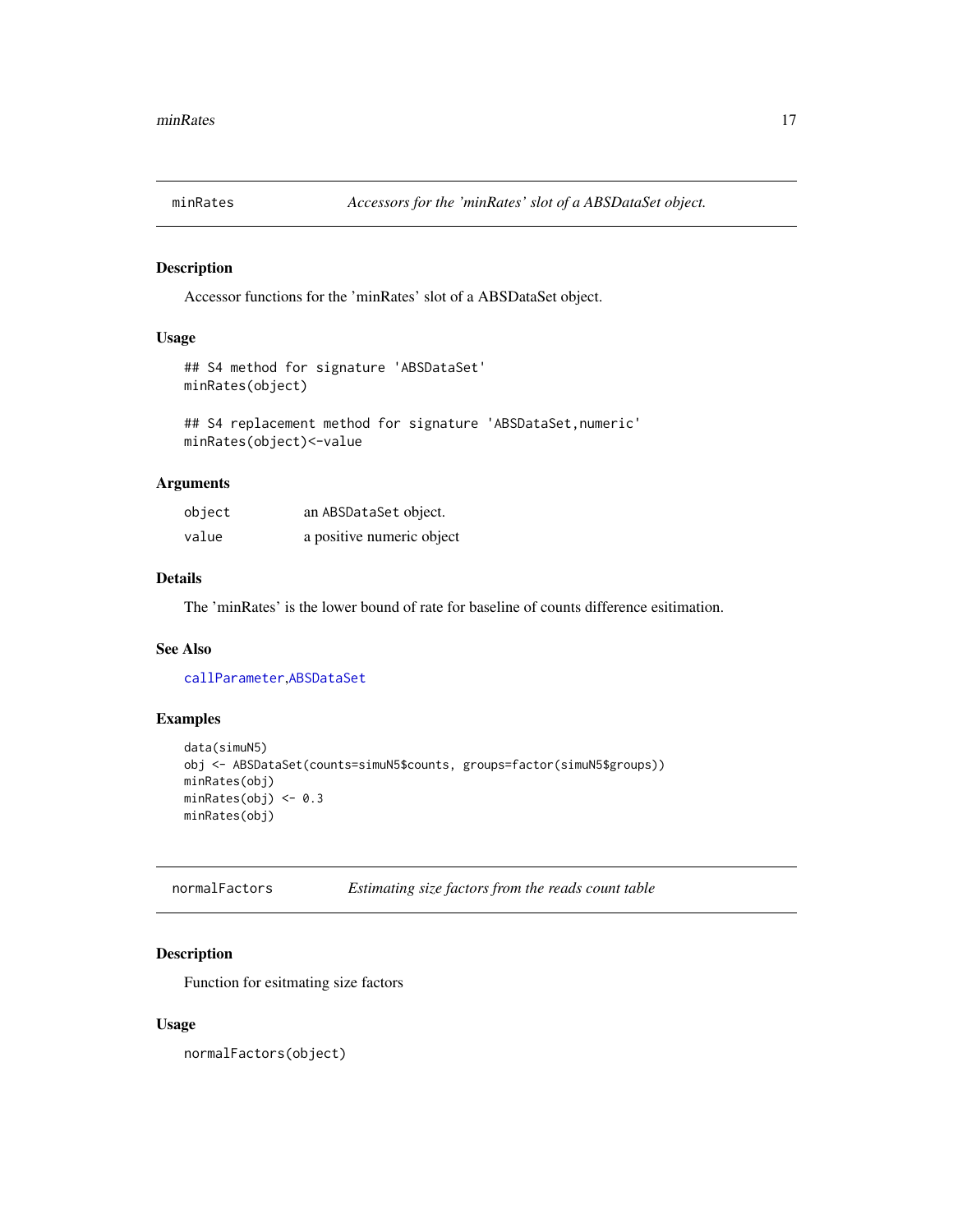#### <span id="page-17-0"></span>Arguments

object a ABSSeq object with element of 'counts' and 'normMethod', see the constructor functions [ABSDataSet](#page-1-1).

### Details

Given a matrix of count data, this function esitmates the size factors by selected method. It aslo provides four different methods for normalizing according to user-defined size factors, total reads, up quantile (75

### Value

a ABSDataSet object with the estimates size factors, one element per column. Use the [sFactors](#page-23-1) to show it.

#### Examples

```
data(simuN5)
obj <- ABSDataSet(counts=simuN5$counts, groups=factor(simuN5$groups))
obj <- normalFactors(obj)
sFactors(obj)
```
normMethod *Accessors for the 'normMethod' slot of a ABSDataSet object.*

#### Description

Accessor functions for the 'normMethod' information in a ABSDataSet object.

#### Usage

## S4 method for signature 'ABSDataSet' normMethod(object)

## S4 replacement method for signature 'ABSDataSet, character' normMethod(object)<-value

#### Arguments

| object | an ABSDataSet object.                                                                                              |
|--------|--------------------------------------------------------------------------------------------------------------------|
| value  | a character object, should be one of 'user', 'qtoatl', 'total', 'quartile' and 'geo-<br>metric'. See normalFactors |

#### Details

The 'normMethod' is the method for calculating the size factors. Currently, Four methods: 'user', 'qtoatl', 'total', 'quartile' and 'DESeq' are available.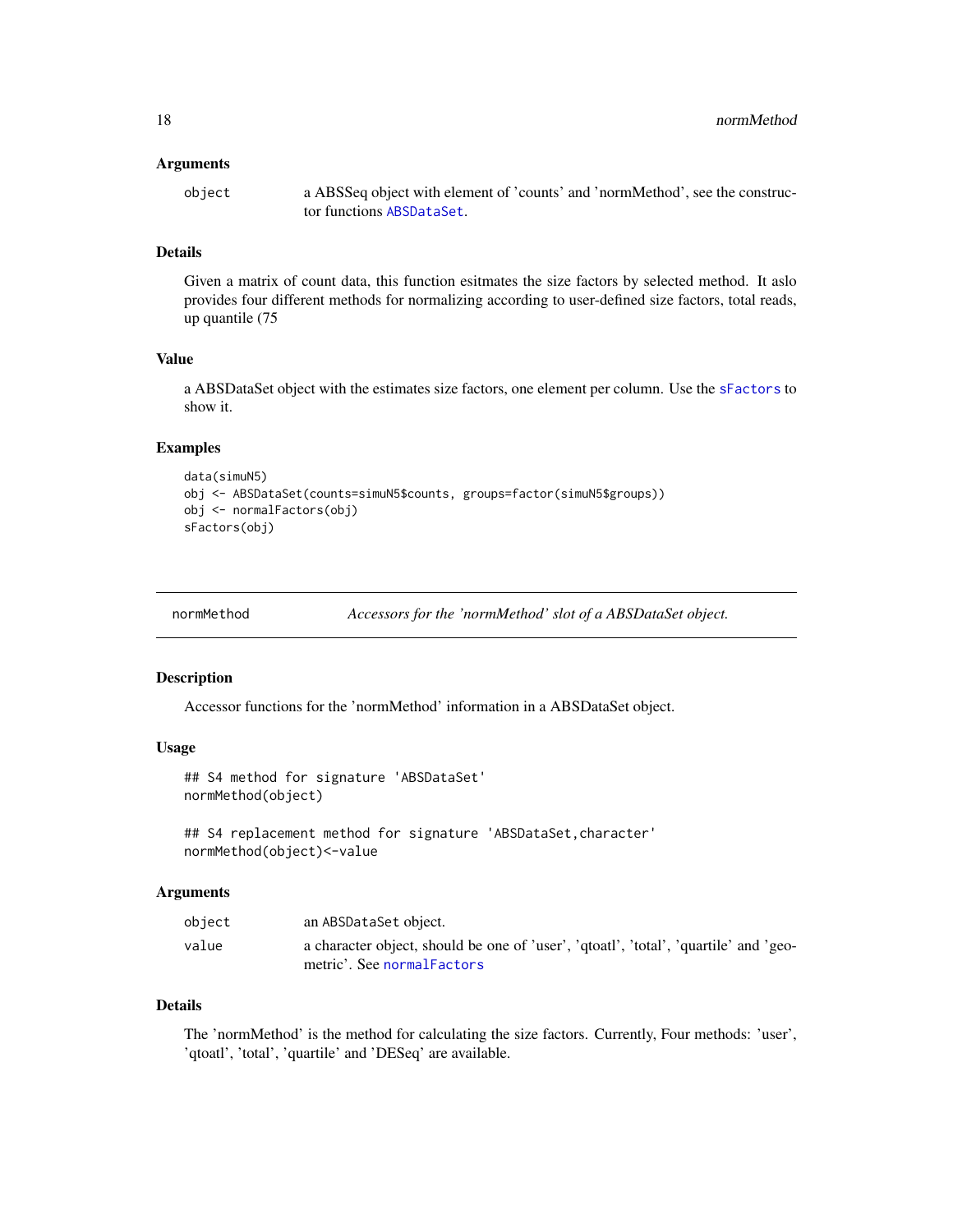#### <span id="page-18-0"></span>paired the contract of the contract of the contract of the contract of the contract of the contract of the contract of the contract of the contract of the contract of the contract of the contract of the contract of the con

#### Examples

```
data(simuN5)
obj <- ABSDataSet(counts=simuN5$counts, groups=factor(simuN5$groups))
normMethod(obj)
normMethod(obj) <- "geometric"
normMethod(obj)
```
paired *Accessors for the 'paired' slot of a ABSDataSet object.*

### Description

Accessors for the 'paired' slot of a ABSDataSet object, return a logical value

### Usage

```
## S4 method for signature 'ABSDataSet'
paired(object)
```

```
## S4 replacement method for signature 'ABSDataSet, logical'
paired(object)<-value
```
#### Arguments

| object | a ABSDataSet object.                                    |
|--------|---------------------------------------------------------|
| value  | value a boolean object, should be either TRUE or FALSE. |

### Details

The 'paired' is the switch for differential expression detection among paired samples, with a boolean value: TRUE or FALSE (default). When "paired" is TRUE, the replicates in each group should be equal.

```
data(simuN5)
obj <- ABSDataSet(counts=simuN5$counts, groups=factor(simuN5$groups))
paired(obj)
paired(obj) <- TRUE
paired(obj)
```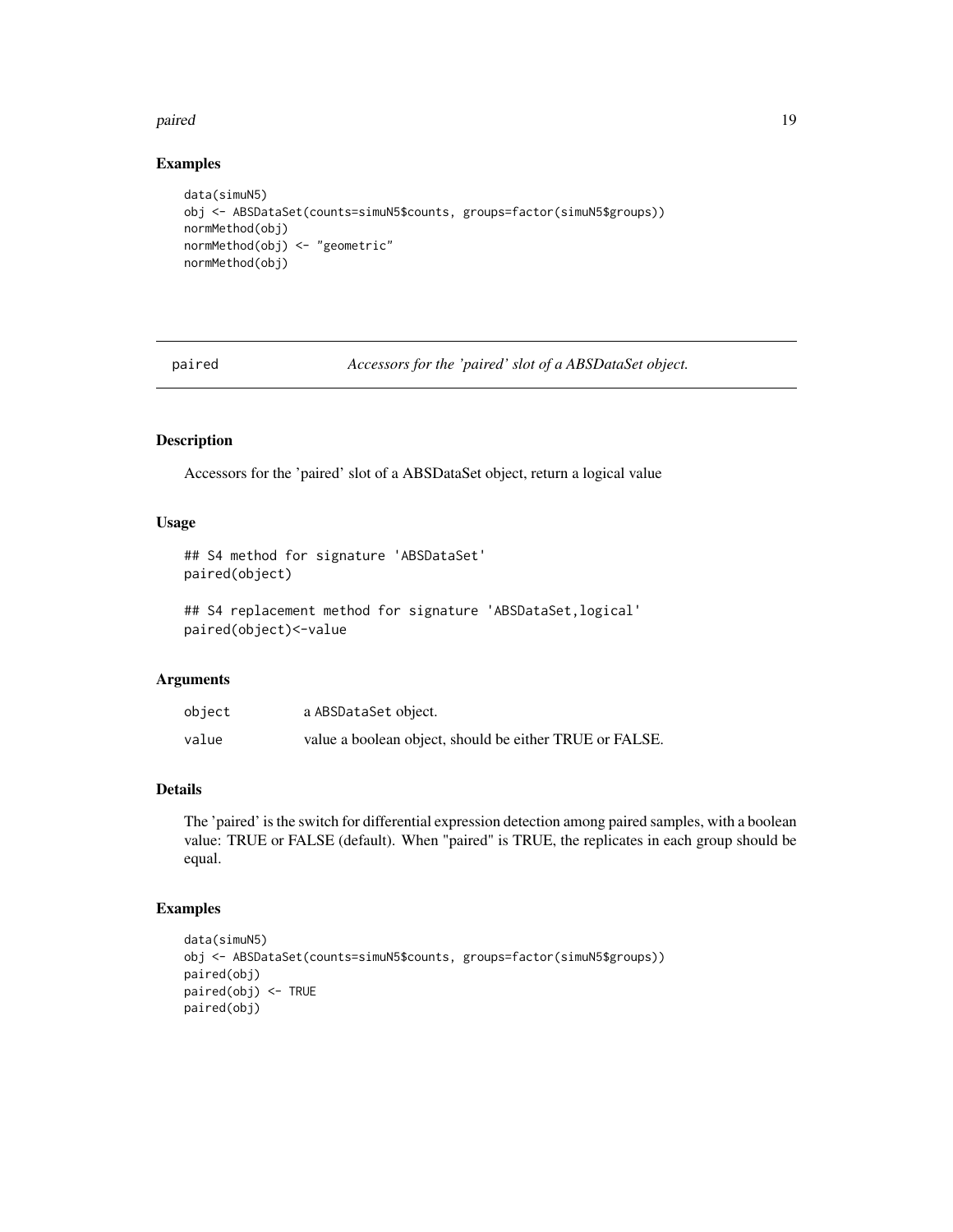<span id="page-19-1"></span><span id="page-19-0"></span>

Plot absolute differencs against expression levels

### Usage

```
plotDifftoBase(object, foldname = "foldChange", adj.pcut = 0.05,
 cols = c("black", "red"), pch = 16, xlab = "log2 of Expression level",
 ylab = "log2 fold-change", ...)
```
### Arguments

| object   | a ABSDataSet                                                                            |
|----------|-----------------------------------------------------------------------------------------|
| foldname | indicates kind of fold-change in plotting, default is 'foldChange', see results         |
| adj.pcut | cutoff for differential expressed genes, marked by different color, default is 0.05     |
| cols     | the colors to mark the non-DE and DE genes, defualt is black and red, respec-<br>tively |
| pch      | pch, default is 16                                                                      |
| xlab     | xlab, default is 'log2 of Expression level'                                             |
| ylab     | ylab, default is 'log2 fold-change'                                                     |
| $\cdots$ | further arguments to plot                                                               |
|          |                                                                                         |

### Details

Plot absolute differencs against expression levels and mark the gene with a color at a given cutoff of fold-change

```
data(simuN5)
obj <- ABSDataSet(counts=simuN5$counts, groups=factor(simuN5$groups))
obj <- ABSSeq(obj)
plotDifftoBase(obj)
```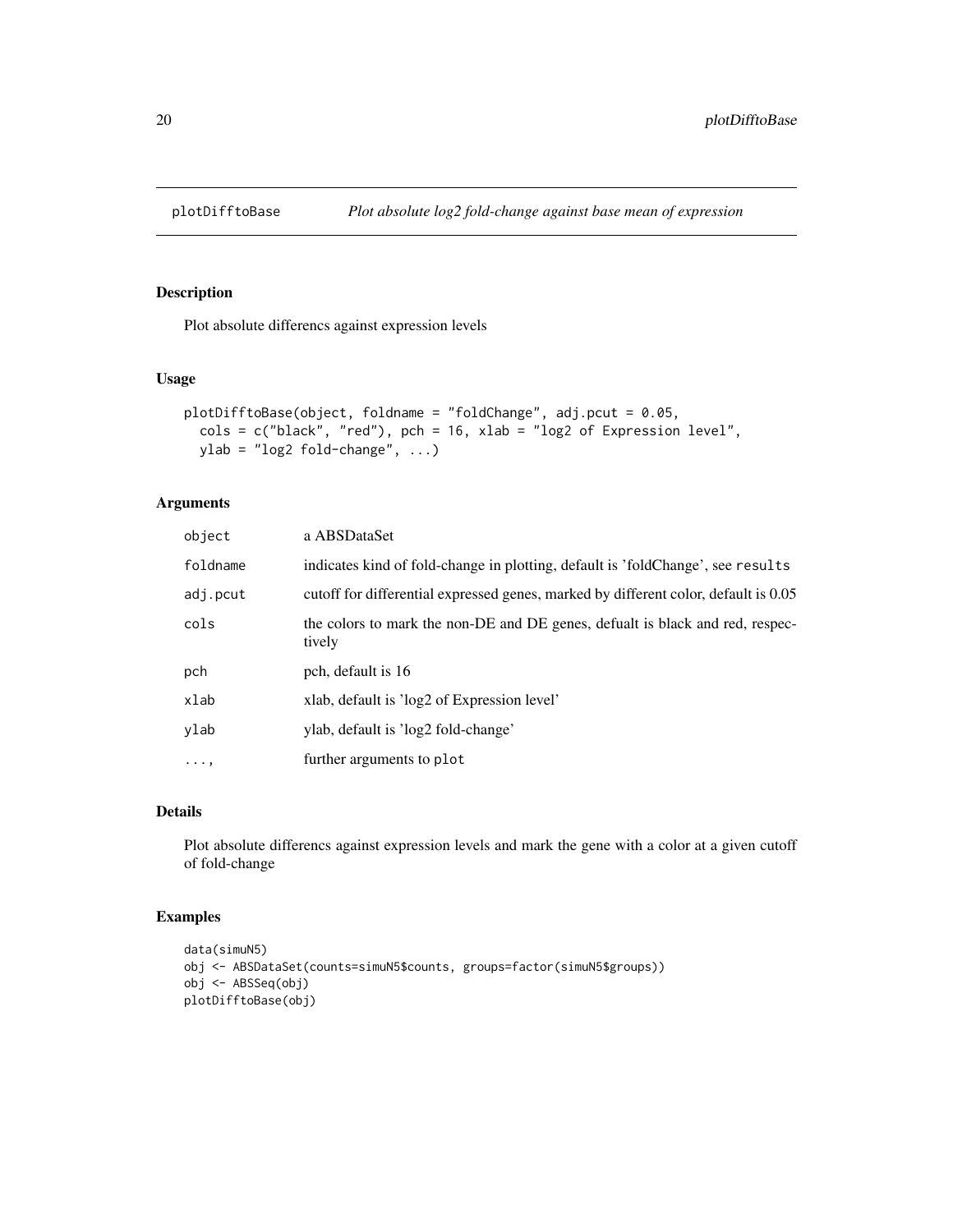<span id="page-20-0"></span>

Function of qtotal for esitmating size factors

### Usage

```
qtotalNormalized(ma, qper = 0.95, qst = 0.1, qend = 0.95, qstep = 0.01,
 qbound = 0.05, mcut = 4, qcl = 1.5)
```
### Arguments

| ma     | a count matrix                                                                                                                            |
|--------|-------------------------------------------------------------------------------------------------------------------------------------------|
| qper   | quantile for assessing dispersion of data, default is 0.95, which serves to avoid<br>outliers, should in $(0,1]$                          |
| gst    | start of quantile for estimating $cv$ ratio, should be in $[0,1]$ , default is 0.1                                                        |
| qend   | end of quantile for estimating cv ratio, should be in [qbound,1-qbound], default<br>is.95                                                 |
| gstep  | step of quantile for estimating cv ratio (sliding window), should be in $(0,1]$ ,<br>default is 0.01                                      |
| qbound | window size for estimating cv and shifted size factor, default is 0.05, a smaller<br>window size is suitable if number of genes is large. |
| mcut   | cutoff of mean from sliding window to avoid abnormal cv, should $>=0$ , default<br>is 4                                                   |
| qcl    | scale for outlier detection, should $>=0$ , default is 1.5                                                                                |

### Details

Given a matrix of count data, this function esitmates the size factors by qtotal method, which is based on assessing DE (CV) and ranking. The CV is estimated via sliding window.

### Value

a vector with the estimates size factors, one element per column

```
data(simuN5)
counts <- simuN5$counts
qtotalNormalized(counts)
```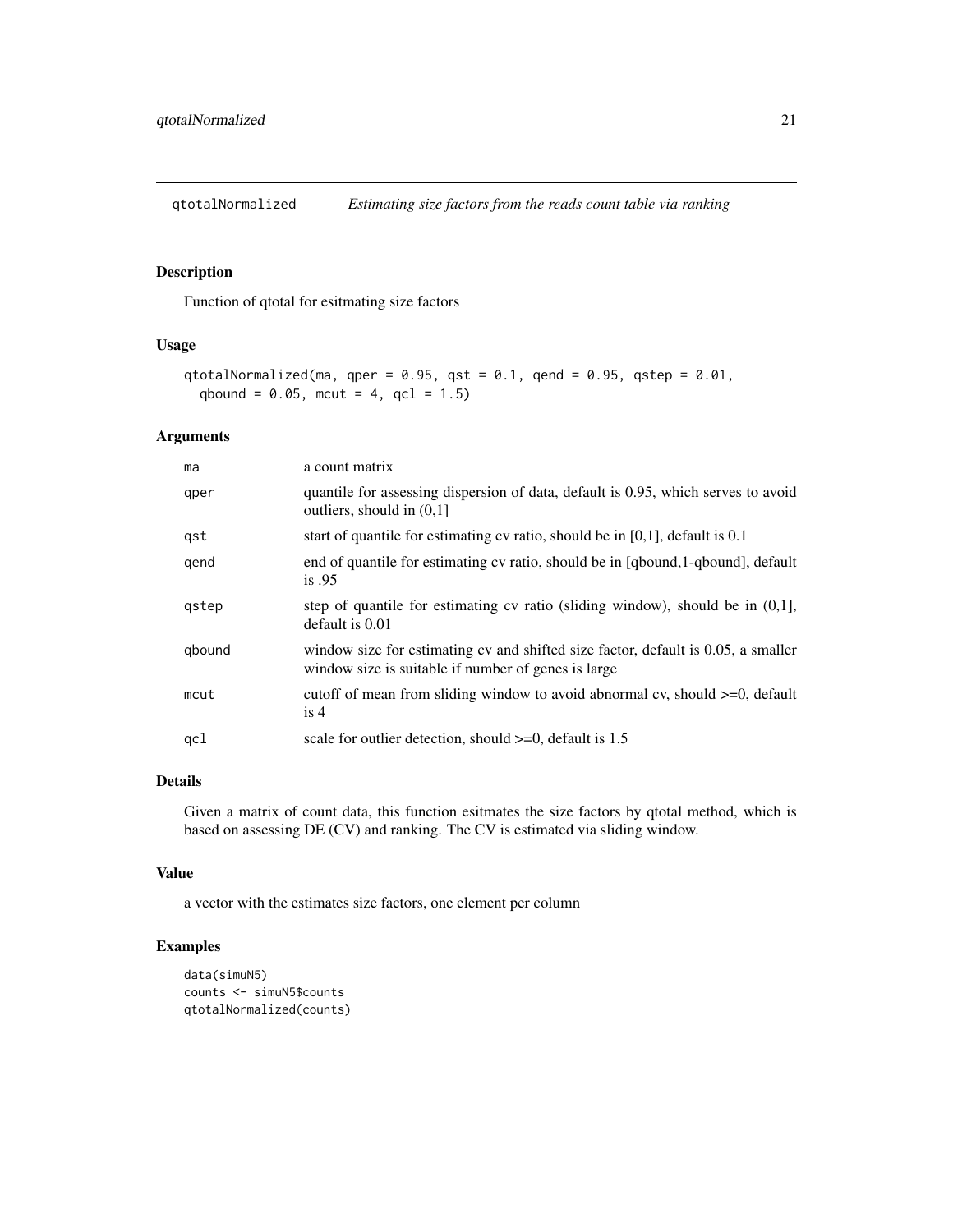<span id="page-21-1"></span><span id="page-21-0"></span>ReplaceOutliersByMAD *Replacing outliers by moderated MAD*

#### Description

Function for replacing the outliers by MAD

### Usage

```
ReplaceOutliersByMAD(object, replaceOutlier = TRUE, cutoff = 2,
 baseMean = 100, limitMad = 0.707, spriors = 2, Caseon = TRUE, ...)
```
#### Arguments

| object         | a ABSSeq object with element of 'counts' and 'normMethod', see the construc-<br>tor functions ABSDataSet.                                  |
|----------------|--------------------------------------------------------------------------------------------------------------------------------------------|
| replaceOutlier | switch for replacing, default is TRUE.                                                                                                     |
| cutoff         | cutoff of moderating MAD for outliers, default is 2                                                                                        |
| baseMean       | parameter for limiting the trimming at low expression level by baseMean/(sample<br>size), default is 100.                                  |
| limitMad       | the minimal prior for moderating MAD, default is set to 0.707, which is usually<br>the highest standard deviation at expression level of 1 |
| spriors        | prior weight size for prior MAD, default is 2                                                                                              |
| Caseon         | switch for dealing with outlier trimming at sample size of 2                                                                               |
| $\cdot$        | reserved parameters                                                                                                                        |

### Details

Given a matrix of count data, this function replacing the outliers by MAD. Noticely, this function also provides part of parameters for DEs calling. It is called by [callParameter](#page-7-1)

### Value

a ABSDataSet object with normalized counts after trimming (replaceOutlier=TRUE) or not (replaceOutlier=FALSE). Use the [excounts](#page-11-2) to show it. Use [results](#page-22-1) with name 'trimmed' to view the trimming status.

```
data(simuN5)
obj <- ABSDataSet(counts=simuN5$counts, groups=factor(simuN5$groups))
obj <- normalFactors(obj)
obj <- ReplaceOutliersByMAD(obj)
head(excounts(obj))
head(results(obj,c("trimmed")))
```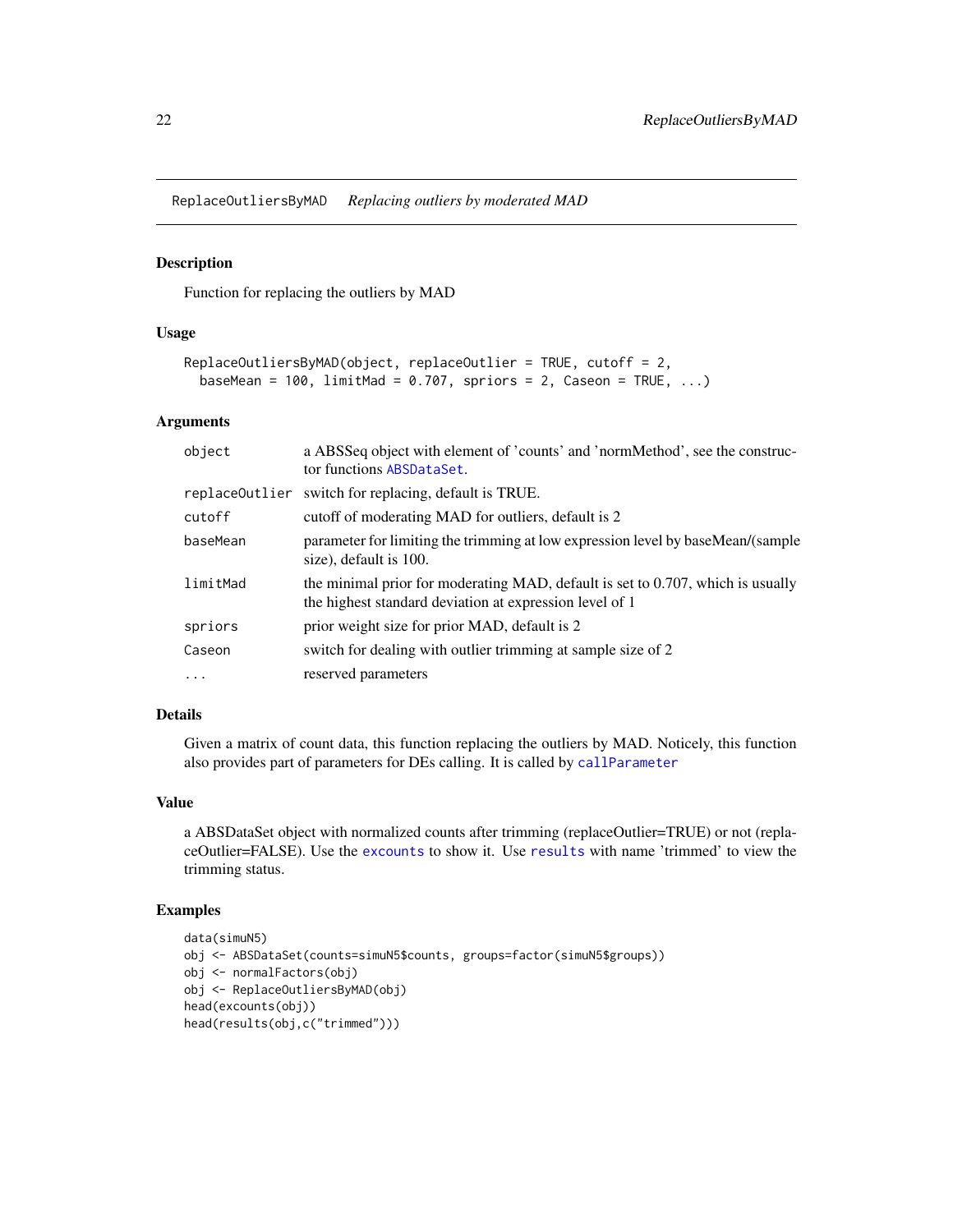<span id="page-22-1"></span><span id="page-22-0"></span>

Accessor functions for the result from a ABSDataSet by given names

#### Usage

```
## S4 method for signature 'ABSDataSet'
results(object, cnames = c("Amean", "Bmean",
  "baseMean", "absD", "Variance", "rawFC", "lowFC", "foldChange", "pvalue",
  "adj.pvalue", "trimmed"))
```
### Arguments

| object | a ABSDataSet                                                                                                                                                                                                                                                                                                                                                                                                                                                                                                                                                                             |
|--------|------------------------------------------------------------------------------------------------------------------------------------------------------------------------------------------------------------------------------------------------------------------------------------------------------------------------------------------------------------------------------------------------------------------------------------------------------------------------------------------------------------------------------------------------------------------------------------------|
| cnames | a vecotr of names for output, which are among: 'Amean', 'Bmean', $log2$ of mean<br>counts for group A and B, "baseMean', estimated mean for absolute counts<br>difference (absD), used for mu in pnbinom 'absD', absolute counts difference<br>in total 'Variance', pooled Variance for two groups 'rawFC','lowFC', 'fold-<br>Change', log2 fold-change of original (Bmean-Amean), corrected by expres-<br>sion level and corrected by both expression level and gene-specific dispersion<br>'pvalue','adj.pvalue', pvalue and adjusted pvalue 'trimmed', number of trimmed'<br>outliers |
|        |                                                                                                                                                                                                                                                                                                                                                                                                                                                                                                                                                                                          |

### Details

This function returns the result of ABSSeq as a table or a vector depended on the given names, see [ABSSeq](#page-2-1)

#### Value

a table according to canmes.

#### See Also

[ABSSeq](#page-2-1)

```
data(simuN5)
obj <- ABSDataSet(counts=simuN5$counts, groups=factor(simuN5$groups))
obj <- normalFactors(obj)
obj <- callParameter(obj)
obj <- callDEs(obj)
head(results(obj))
```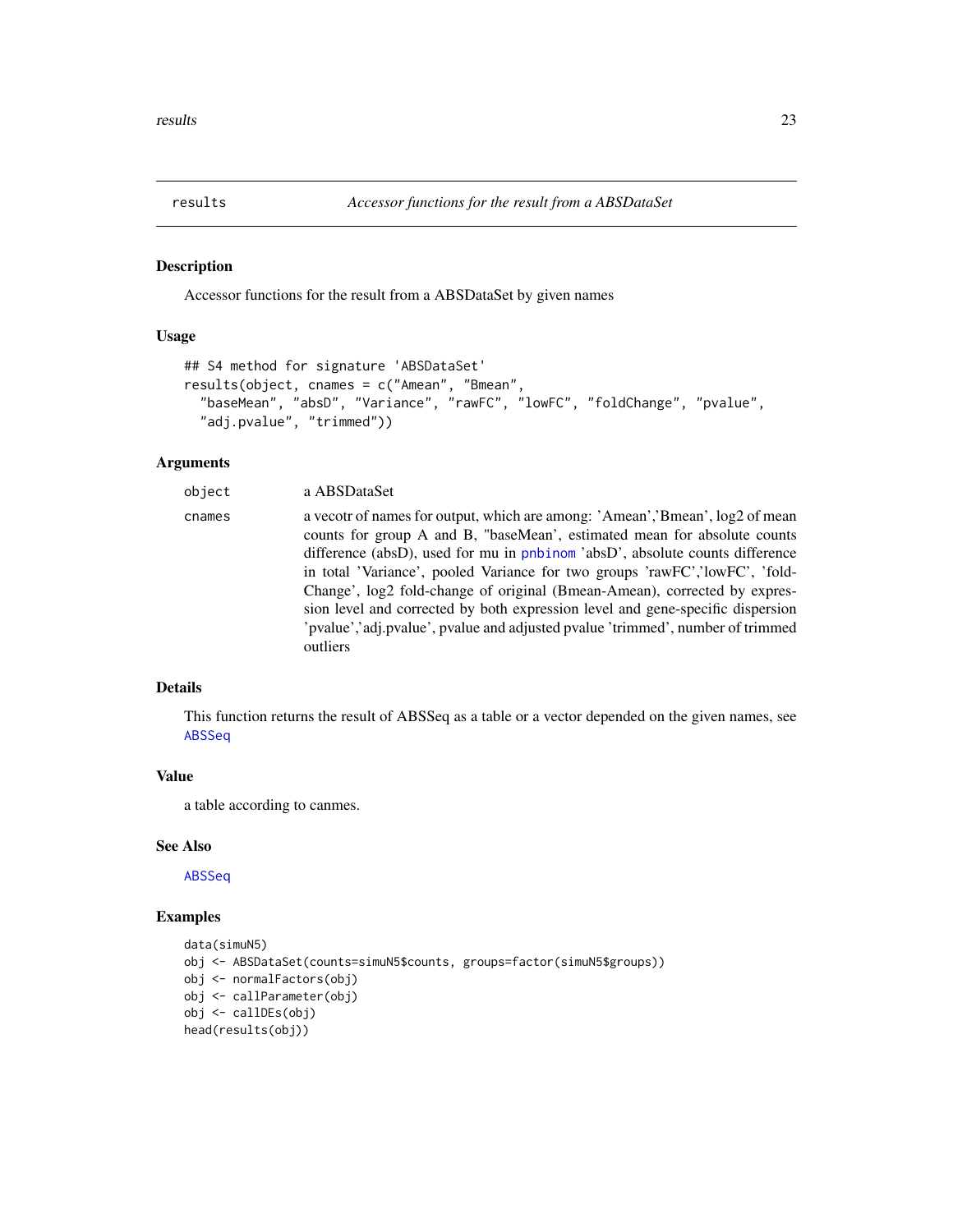<span id="page-23-1"></span><span id="page-23-0"></span>

Accessor functions for the 'sizeFactor' slot of a ABSDataSet object.

#### Usage

```
## S4 method for signature 'ABSDataSet'
sFactors(object)
```

```
## S4 replacement method for signature 'ABSDataSet, numeric'
sFactors(object)<-value
```
### Arguments

| object | an ABSDataSet object.                 |
|--------|---------------------------------------|
| value  | a numeric object, one for each sample |

### Details

The sizeFactors vector assigns to each sample a value, used to normalize the counts in each sample according to selected normMethod.

#### See Also

[normalFactors](#page-16-1)

```
data(simuN5)
obj <- ABSDataSet(counts=simuN5$counts, groups=factor(simuN5$groups))
obj <- normalFactors(obj)
sFactors(obj)
sFactors(obj) <- runif(10,1,2)
sFactors(obj)
```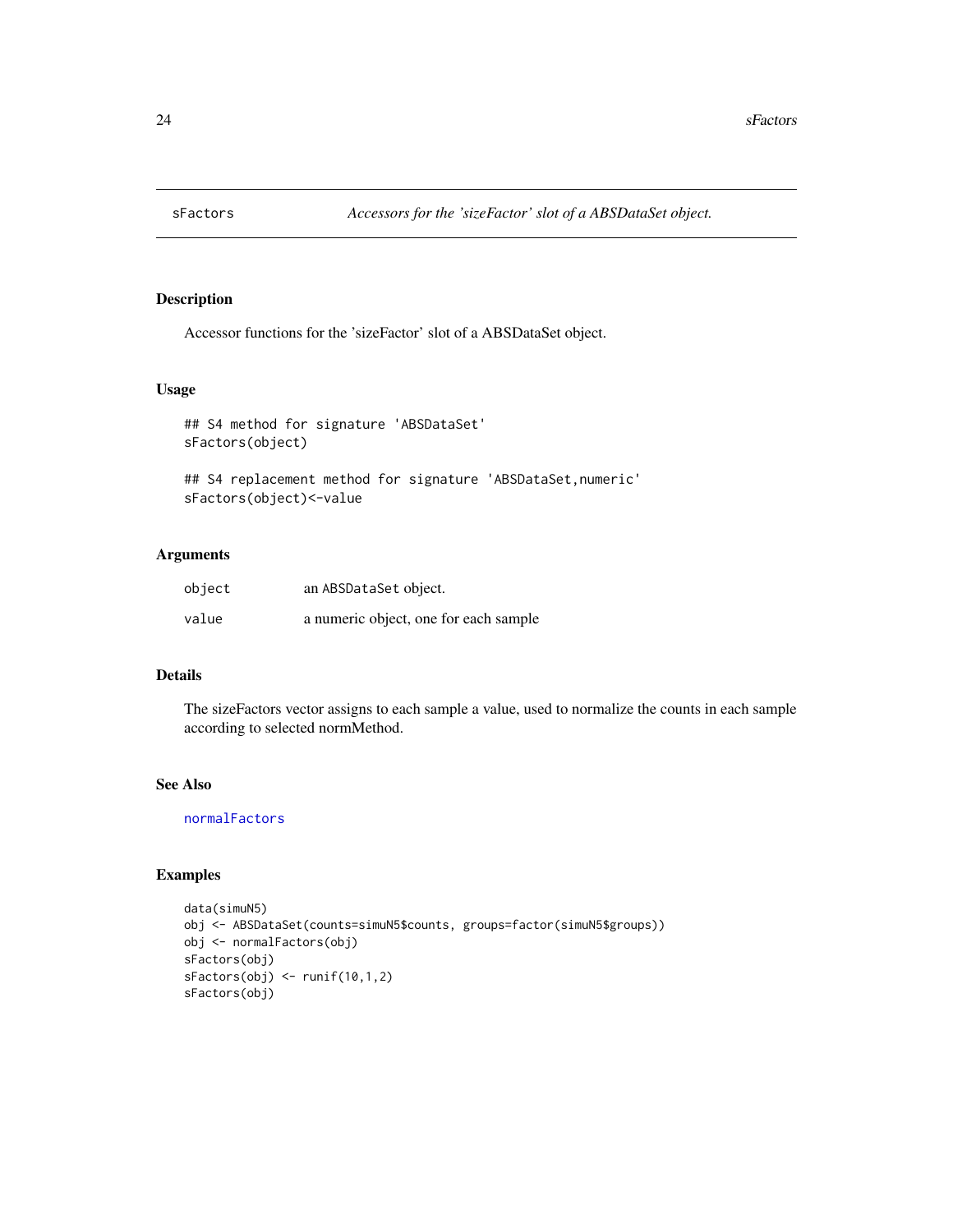<span id="page-24-0"></span>

Simulated study with random outliers, include five samples for two groups. It contains counts table, groups and defined differential expression genes.

#### Usage

data(simuN5)

### Format

The format is: List of 3

\$ counts: integer, reads count matrix

\$ groups: two groups

\$ DEs : differential expression genes

### Details

Multiple each gene with a value from 5-10 by chance at pvalue of 0.05.

### Source

http://bcf.isb-sib.ch/data/compcodeR/

### References

Soneson C, Delorenzi M: A comparison of methods for differential expression analysis of RNA-seq data. BMC Bioinformatics 2013, 14(1):91.

#### Examples

data(simuN5)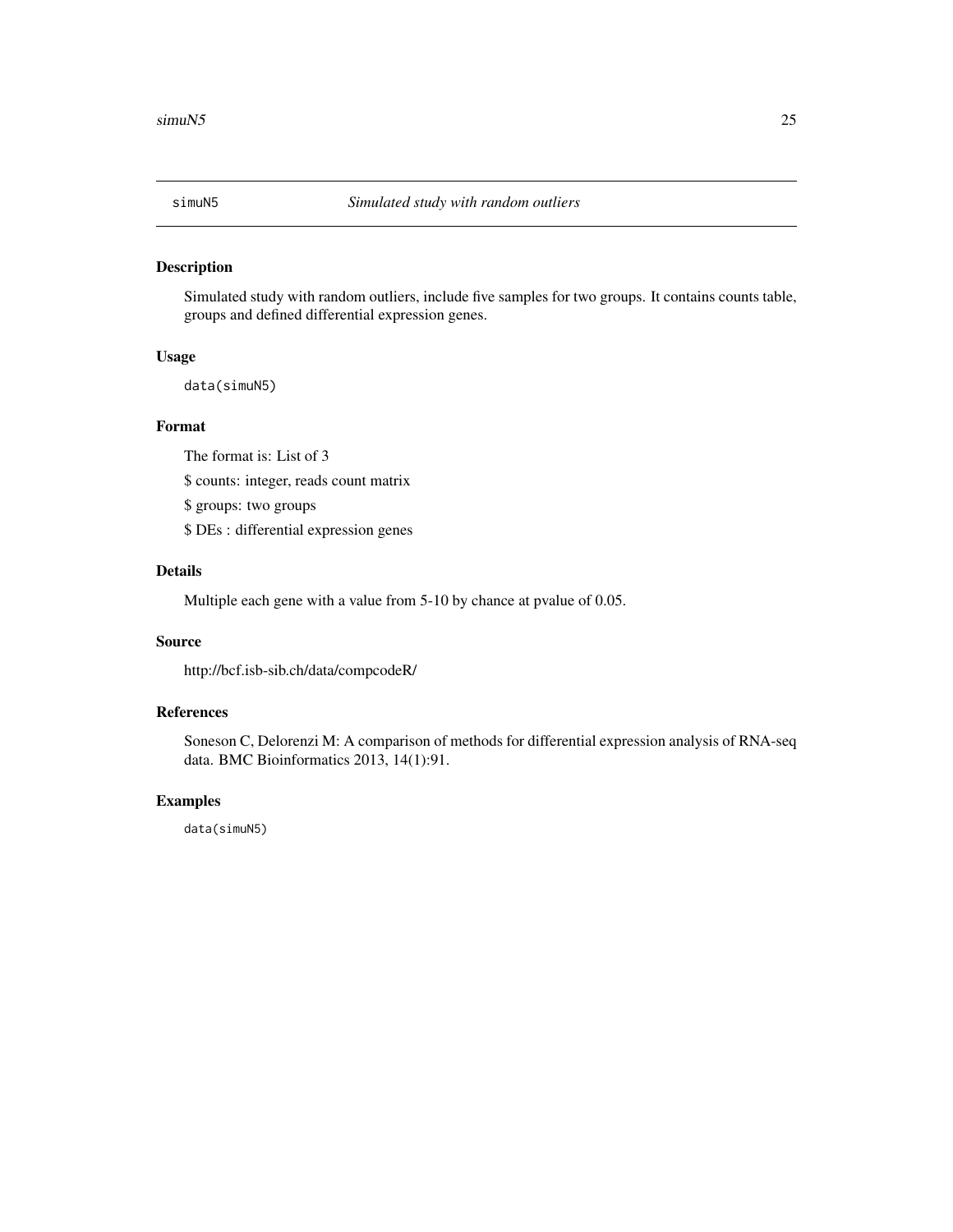## <span id="page-25-0"></span>**Index**

∗ datasets simuN5, [25](#page-24-0) [[<-,SumInfo,character,missing-method *(*ABSDataSet*)*, [2](#page-1-0) ABSDataSet, [2,](#page-1-0) *[3](#page-2-0)*, *[5](#page-4-0)*, *[7](#page-6-0)[–9](#page-8-0)*, *[12](#page-11-0)*, *[15–](#page-14-0)[18](#page-17-0)*, *[22](#page-21-0)* ABSDataSet-class *(*ABSDataSet*)*, [2](#page-1-0) ABSSeq, [3,](#page-2-0) *[23](#page-22-0)* ABSSeqlm, [4](#page-3-0) aFoldcomplexDesign, *[4,](#page-3-0) [5](#page-4-0)*, [6](#page-5-0) callDEs, *[3](#page-2-0)*, [7,](#page-6-0) *[8,](#page-7-0) [9](#page-8-0)*, *[13](#page-12-0)* callParameter, *[3](#page-2-0)*, *[7,](#page-6-0) [8](#page-7-0)*, [8,](#page-7-0) *[15–](#page-14-0)[17](#page-16-0)*, *[22](#page-21-0)* callParameterwithoutReplicates, [9](#page-8-0) counts, [10](#page-9-0) counts,ABSDataSet-method *(*counts*)*, [10](#page-9-0) counts<- *(*counts*)*, [10](#page-9-0) counts<-,ABSDataSet,matrix-method *(*counts*)*, [10](#page-9-0) estimateSizeFactorsForMatrix, [11](#page-10-0) excounts, [12,](#page-11-0) *[22](#page-21-0)* excounts,ABSDataSet-method *(*excounts*)*, [12](#page-11-0) excounts<- *(*excounts*)*, [12](#page-11-0) excounts<-,ABSDataSet,matrix-method *(*excounts*)*, [12](#page-11-0) genAFold, *[3](#page-2-0)*, [12](#page-11-0) groups, [13](#page-12-0) groups,ABSDataSet-method *(*groups*)*, [13](#page-12-0) groups<- *(*groups*)*, [13](#page-12-0) groups<-,ABSDataSet,factor-method *(*groups*)*, [13](#page-12-0) LevelstoNormFC, [14](#page-13-0) LevelstoNormFC,ABSDataSet-method *(*LevelstoNormFC*)*, [14](#page-13-0) LevelstoNormFC<- *(*LevelstoNormFC*)*, [14](#page-13-0) LevelstoNormFC<-,ABSDataSet,numeric-method *(*LevelstoNormFC*)*, [14](#page-13-0)

maxRates, [15](#page-14-0) maxRates,ABSDataSet-method *(*maxRates*)*, [15](#page-14-0) maxRates<- *(*maxRates*)*, [15](#page-14-0) maxRates<-,ABSDataSet,numeric-method *(*maxRates*)*, [15](#page-14-0) minimalDispersion, [16](#page-15-0) minimalDispersion,ABSDataSet-method *(*minimalDispersion*)*, [16](#page-15-0) minimalDispersion<- *(*minimalDispersion*)*, [16](#page-15-0) minimalDispersion<-,ABSDataSet,numeric-method *(*minimalDispersion*)*, [16](#page-15-0) minRates, [17](#page-16-0) minRates,ABSDataSet-method *(*minRates*)*, [17](#page-16-0) minRates<- *(*minRates*)*, [17](#page-16-0) minRates<-,ABSDataSet,numeric-method *(*minRates*)*, [17](#page-16-0)

normalFactors, *[2](#page-1-0)[–4](#page-3-0)*, *[7](#page-6-0)*, *[9,](#page-8-0) [10](#page-9-0)*, *[13](#page-12-0)*, [17,](#page-16-0) *[18](#page-17-0)*, *[24](#page-23-0)* normMethod, [18](#page-17-0) normMethod,ABSDataSet-method *(*normMethod*)*, [18](#page-17-0) normMethod<- *(*normMethod*)*, [18](#page-17-0) normMethod<-,ABSDataSet,character-method *(*normMethod*)*, [18](#page-17-0)

p.adjust, *[7](#page-6-0)* p.adjust.methods, *[3](#page-2-0)*, *[5](#page-4-0)*, *[7](#page-6-0)* paired, [19](#page-18-0) paired,ABSDataSet-method *(*paired*)*, [19](#page-18-0) paired<- *(*paired*)*, [19](#page-18-0) paired<-,ABSDataSet,logical-method *(*paired*)*, [19](#page-18-0) plotDifftoBase, *[8](#page-7-0)*, [20](#page-19-0) pnbinom, *[7](#page-6-0)*, *[23](#page-22-0)* pnorm, *[7](#page-6-0)*

qtotalNormalized, [21](#page-20-0)